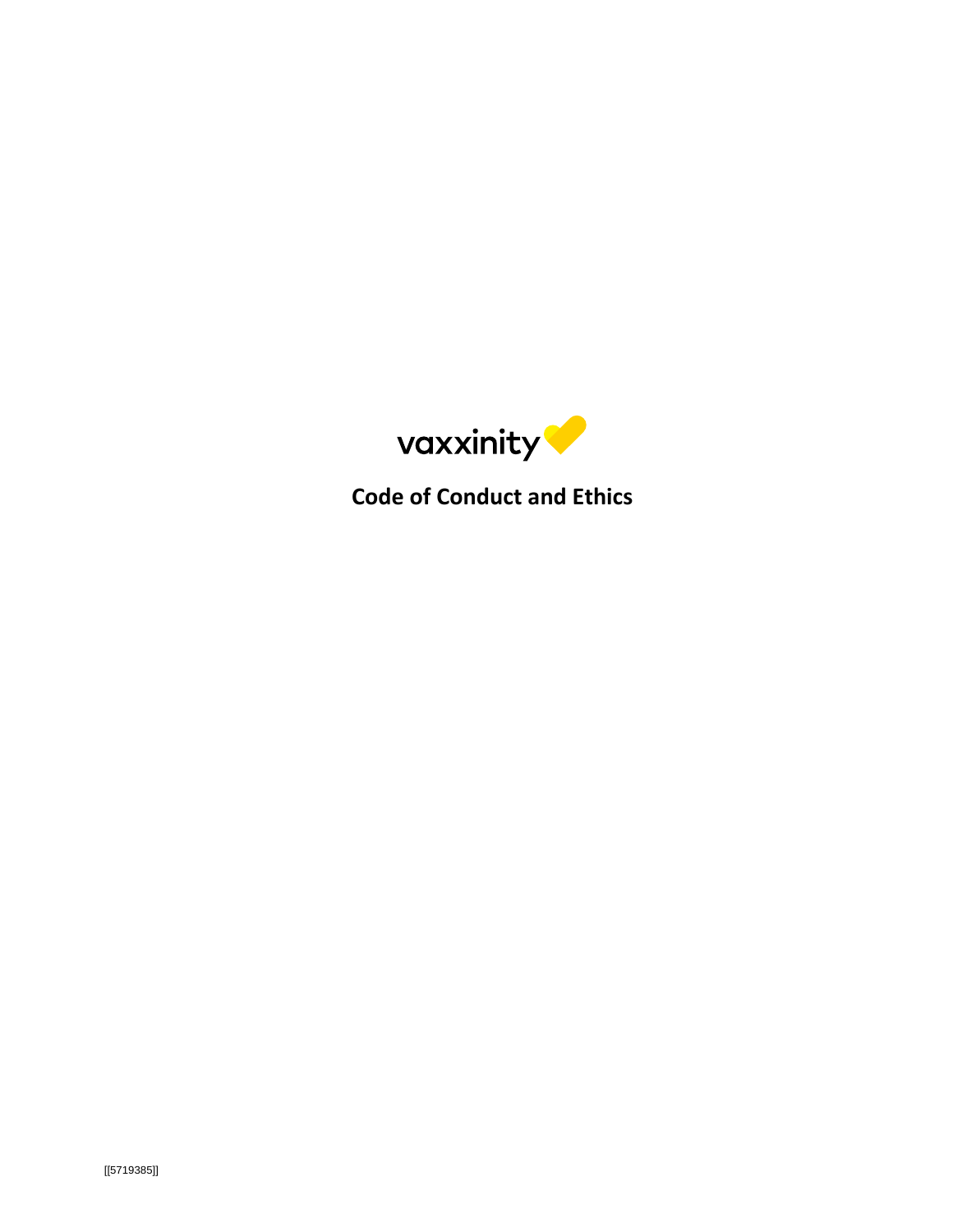

## **Table of Contents**

| $\mathbf{I}$ . | A.                                                                                       |  |  |  |
|----------------|------------------------------------------------------------------------------------------|--|--|--|
|                | Reporting Violations Under The Code; Anti-Retaliation Pledge  4<br><b>B.</b>             |  |  |  |
| II.            |                                                                                          |  |  |  |
|                | A.                                                                                       |  |  |  |
|                | <b>B.</b>                                                                                |  |  |  |
| III.           |                                                                                          |  |  |  |
|                | A.                                                                                       |  |  |  |
|                | Whistleblower Compliance Hotline for Confidential and Anonymous Reporting 6<br><b>B.</b> |  |  |  |
|                | $\mathcal{C}$ .<br>D.                                                                    |  |  |  |
|                |                                                                                          |  |  |  |
| IV.            |                                                                                          |  |  |  |
| V.             |                                                                                          |  |  |  |
| VI.            |                                                                                          |  |  |  |
| VII.           |                                                                                          |  |  |  |
|                | A.                                                                                       |  |  |  |
|                | <b>B.</b>                                                                                |  |  |  |
|                | C.                                                                                       |  |  |  |
|                | D.                                                                                       |  |  |  |
| VIII.          | Fair Dealing with Customers, Suppliers, Competitors and Associates  12                   |  |  |  |
|                | A.                                                                                       |  |  |  |
|                | <b>B.</b>                                                                                |  |  |  |
|                | C.                                                                                       |  |  |  |
| IX.            |                                                                                          |  |  |  |
|                | A <sub>1</sub>                                                                           |  |  |  |
|                | <b>B.</b><br>$\mathcal{C}$ .                                                             |  |  |  |
|                | D.                                                                                       |  |  |  |
|                |                                                                                          |  |  |  |
| X.             | A.                                                                                       |  |  |  |
|                | <b>B.</b>                                                                                |  |  |  |
|                | C.                                                                                       |  |  |  |
|                | D.                                                                                       |  |  |  |
|                | E.                                                                                       |  |  |  |
| XI.            |                                                                                          |  |  |  |
|                | A.                                                                                       |  |  |  |
|                | <b>B.</b>                                                                                |  |  |  |
| XII.           |                                                                                          |  |  |  |
| XIII.          |                                                                                          |  |  |  |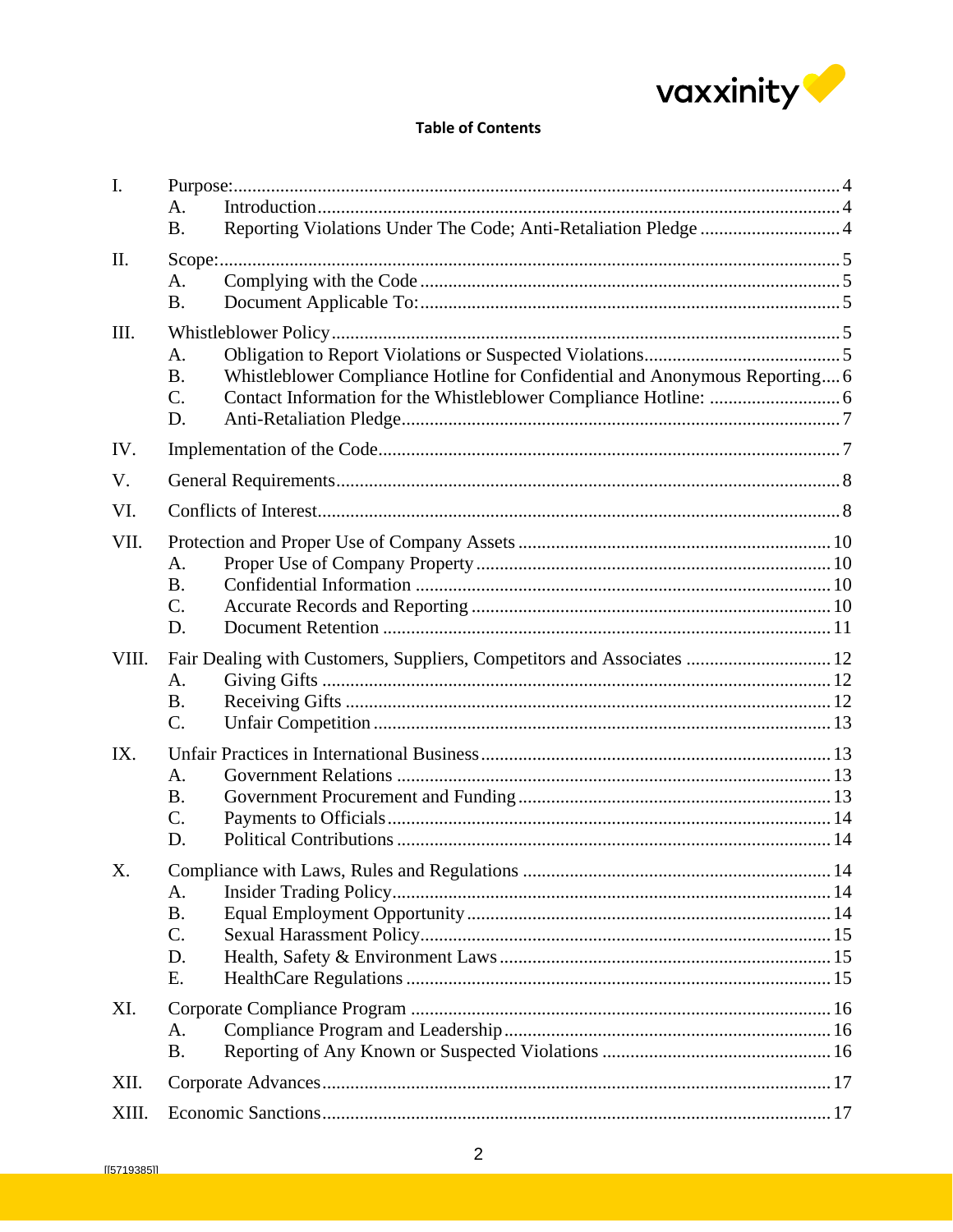

|     | Waivers from the Code will be granted only in limited and extraordinary circumstances 17 |
|-----|------------------------------------------------------------------------------------------|
| XV. | Frequently Asked Questions and Answers (FAQs) Regarding Reporting Violations Under       |
|     |                                                                                          |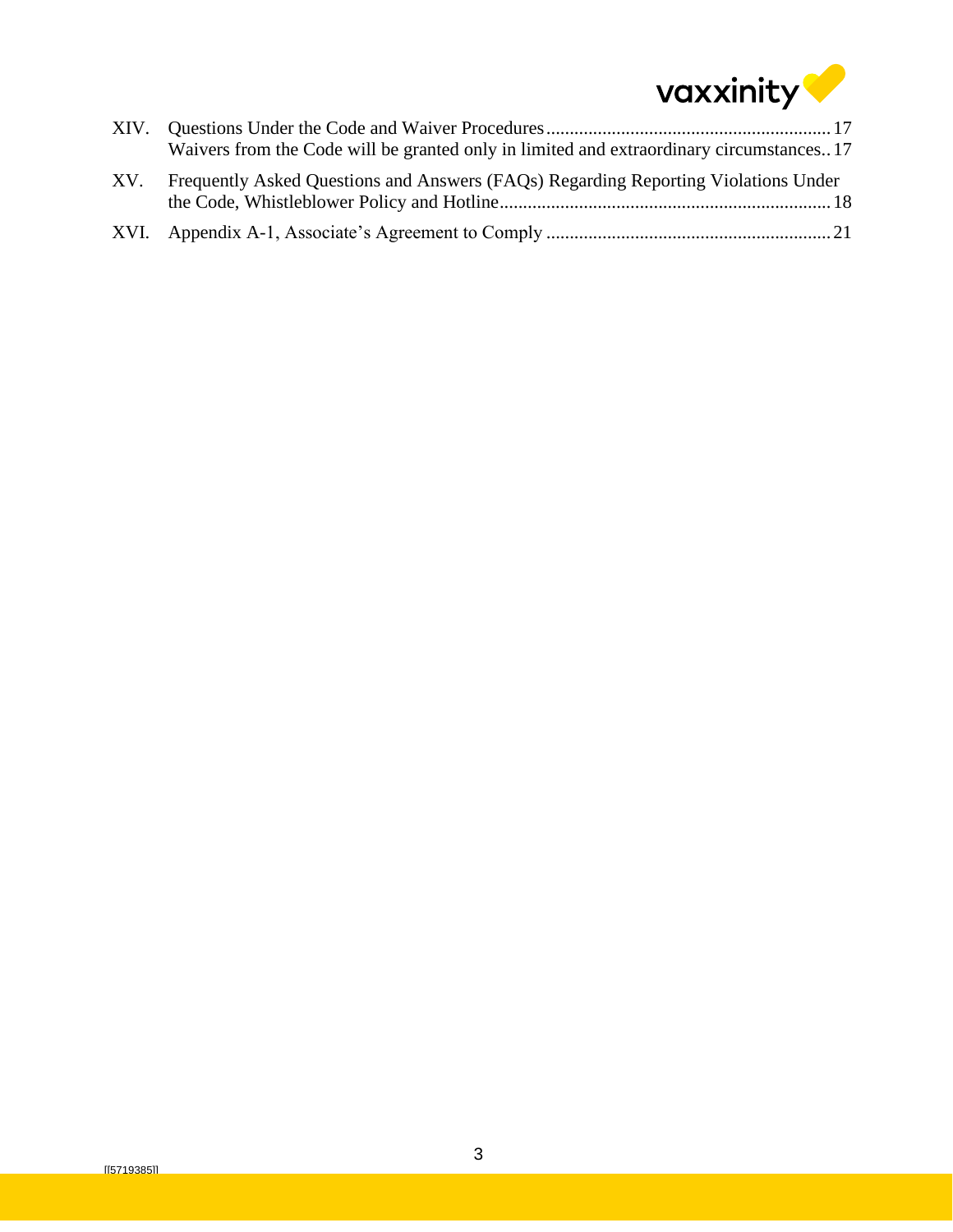

#### **Vaxxinity, Inc. Code of Conduct and Ethics**

**Adopted and Approved October 1, 2021**

#### <span id="page-3-1"></span><span id="page-3-0"></span>**I. Purpose:**

#### A. Introduction

Vaxxinity, Inc. ("**we**", "**Vaxxinity**" or the "**Company**") has adopted this Code of Conduct and Ethics (the "**Code**") to provide our associates, as defined below, and our agents, consultants and contractors witha clear understanding of the principles of business conduct and ethics that are expected of themand to aid them in making decisions when conducting the Company's business and performing day-to-day duties. The standards set forth in the Code apply to us all. Each associate of the Company must acknowledge his or her review of, and agree to comply with, the Code as a condition of his or her relationship with the Company (see Appendix A attached hereto). While this Code does not cover every issue that may arise, this Code is intended to promote honest and ethical conduct among all individuals employed by or associated with the Company. The term "**us**" or "**associate**" as used throughout the Code means (i) every full and part-time employee of the Company and its subsidiaries, (ii) all members of the Company's senior management, including the principal executive officer, principal financial officer, principal accounting officer or controller or persons performing similar functions, and (iii) every member of the Company's Board of Directors (the "**Board**"), even if such member is not employed by the Company. The term "**you**" means any associate.

#### B. Reporting Violations Under The Code; Anti-Retaliation Pledge

<span id="page-3-2"></span>It is the responsibility of each of us to conduct ourselves in an ethical business manner and also to ensure that others do the same. If you become aware of any breach of the Code or any of our policies, you are obligated to report violations to the Compliance Officer, to the chairperson of the Audit Committee of the Board (the "Audit Committee") or to the anonymous Whistleblower Compliance Hotline that the Company has engaged to receive such reports (the "Hotline"), as described in more detail below. You have a Duty to Act—meaning, if you see, hear, or know about a potential violation, you have a duty to report the information pursuant to the means provided.

The Code contains an anti-retaliation pledge, meaning that if you in good faith report a violation of the Code by any associate, or by the Company or agents acting on its behalf, you will not be fired, demoted, reprimanded, suspended, threatened or harassed or otherwise harmed for reporting the violation. An employee, contractor or associate who retaliates against someone who has reported a violation in good faith is subject to discipline up to and including termination of employment. Note however that, although you will not be disciplined for reporting a violation, you may be subject to discipline if you are involved in the underlying conduct or violation. You are entitled to make the report on a confidential and anonymous basis. If an investigation must be initiated, the Company will endeavor to keep confidential any report you make, unless disclosure is required by applicable law, regulation or court order or is necessary to permit a complete investigation of such report. Please refer to the Company's Investigations Policy and Hotline Policy for additional information.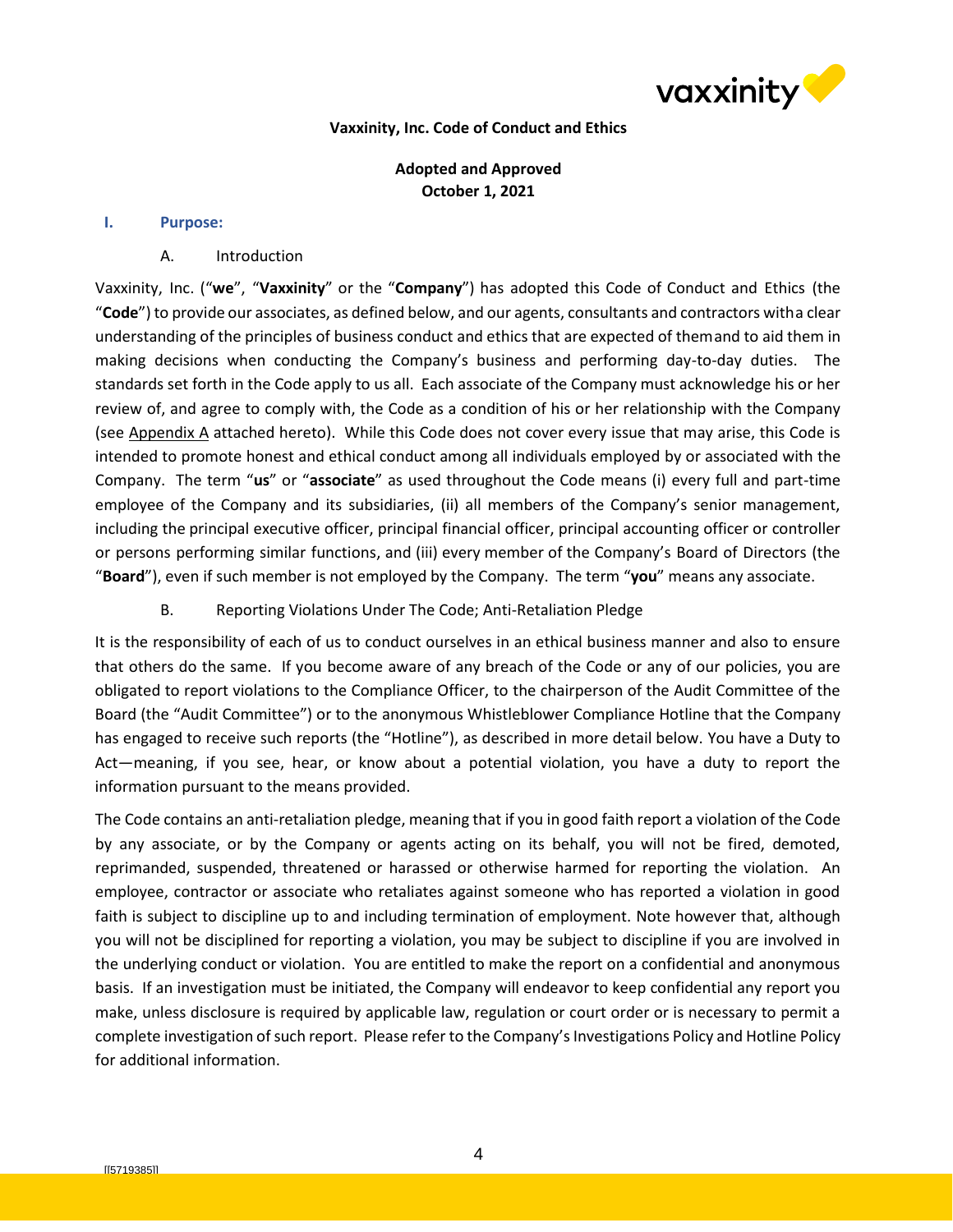

## <span id="page-4-1"></span><span id="page-4-0"></span>**II. Scope:**

## A. Complying with the Code

The ultimate responsibility for maintaining the Code rests with each of us. As individuals of personal integrity, we can do no less than to behave in a way that will continue to bring credit to ourselves and our Company. The Code is of such importance to us that the Company has made the Code publicly available on its website. It is our responsibility to conduct ourselves in an ethical business manner and also to ensure that others do the same. If any one of us violates these standards, he or she can expect a disciplinary response, up to and including termination of employment or other relationship with the Company or, potentially, legal action.

While it is impossible for this Code to address every situation that may arise, the principles embodied in the Code should always govern our conduct. If you are confronted with a situation not covered by the Code or have questions regarding any matter that is specifically addressed in the Code, you are urged to consult with the Compliance Officer or another member of senior management of the Company. Furthermore, the policies set forth in this Code are in addition to other policies of the Company that associates must comply with, including those listed in any Employee Handbook in effect from time to time or in any other policy referenced in the Code.

The provisions of the Code regarding the actions the Company will take are guidelines which the Company intends to follow. There may be circumstances, however, that in the Company's judgment require different measures or actions and, in such cases, the Company may act accordingly while still seeking to remain consistent with the principles embodied in the Code.

In the case of any inconsistency between the provisions set out in this Code and the laws or interpretive case law applicable to the Company, the laws or interpretive case law will prevail.

B. Document Applicable To:

<span id="page-4-2"></span>This document applies to all associates and consultants/contractors.

## <span id="page-4-4"></span><span id="page-4-3"></span>**III. Whistleblower Policy**

## A. Obligation to Report Violations or Suspected Violations

Any associate having any information or knowledge regarding the existence of any violation or suspected violation of the Code has a duty to report the violation or suspected violation to their manager, Human Resources, Legal, the Compliance Officer, any individual directly within the Compliance Department, to the Audit Committee chairperson, through the Vaxxinity compliance email [\(compliance@vaxxinity.com\)](mailto:compliance@vaxxinity.com) or through the Compliance Hotline [\(http://vaxxinity.ethicspoint.com\)](http://vaxxinity.ethicspoint.com/) or to any government authority. However, this does not in any way imply or suggest that employees are prohibited or discouraged from reporting their concerns directly to the U.S. Securities and Exchange Commission (the "**SEC**") or any other government authority. Associates are also encouraged to raise any issues or concerns regarding the Company's business or operations, including with respect to any financial, accounting or auditing issues. Failure to report a suspected or actual violation is itself a violation of the Code and may subject the associate to disciplinary action, up to and including termination of employment or otherrelationship with the Company or, potentially, legal action. Reports may be made on a completely confidential and anonymous basis. If any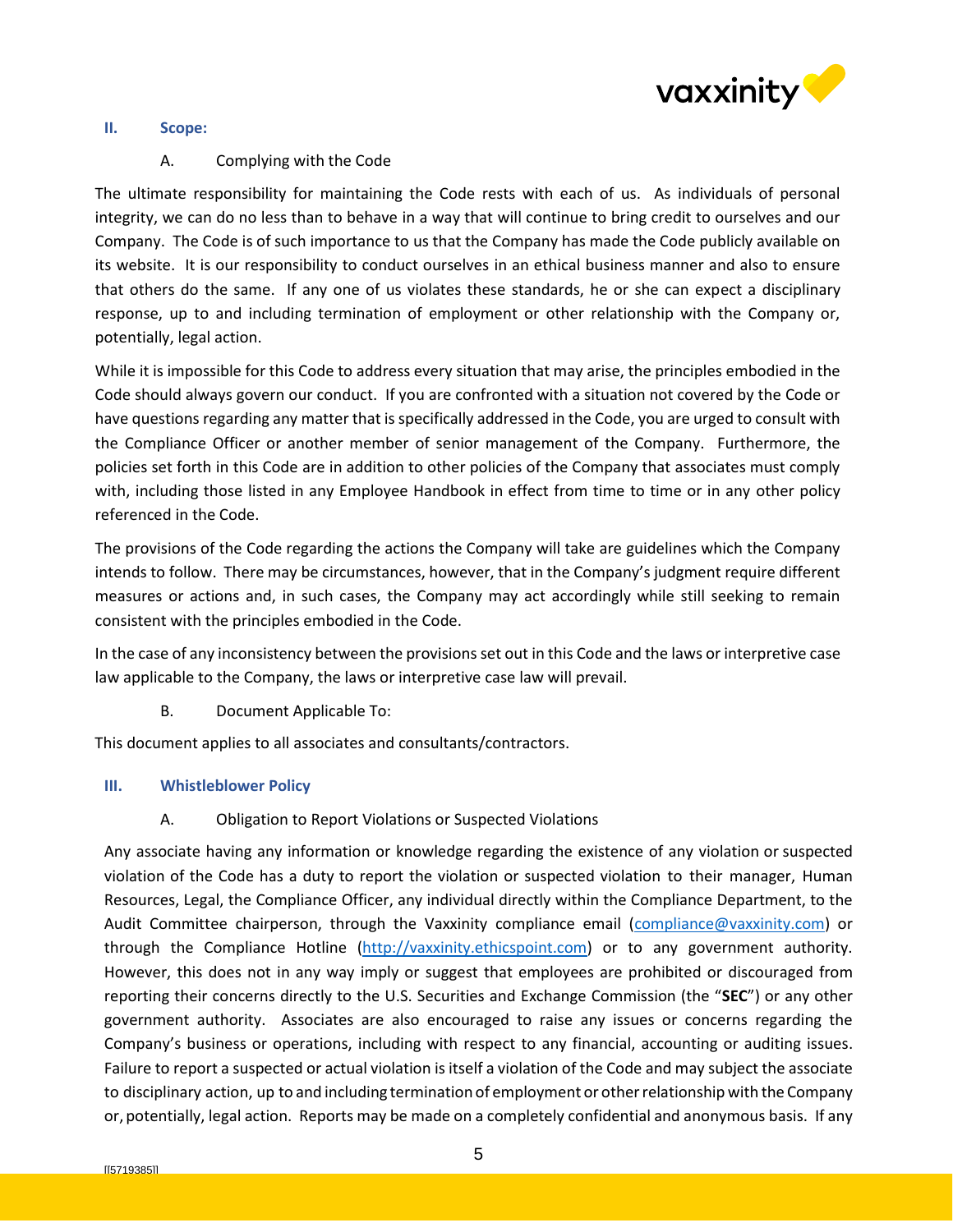

investigation is necessitated by a report, the Company will endeavor to keep the proceedings and the identity of the reporting associate confidential, unless disclosure is required by law, regulation or court order or is necessary to permit a complete investigation of such report.

Individuals should consider leaving, but are not required to leave, their name or a contact number when submitting a report. Such information may facilitate a more thorough and efficient investigation. The Compliance Officer will strive to maintain the integrity and confidentiality of all compliance-related communications. However, in certain circumstances, the identity of the person reporting the issue may become known or may need to be revealed. The Company cannot guarantee confidentiality, particularly when material evidence of a violation of the law is disclosed or if the person is identified during the normal course of an investigation.

B. Whistleblower Compliance Hotline for Confidential and Anonymous Reporting

<span id="page-5-0"></span>The Company's Whistleblower Compliance Hotline (the "**Hotline**") is operated by a third party service provider, which the Company has engaged to receive such reports, the contact details for which are below. You may make such reports on an anonymous and confidential basis by contacting the Hotline. Associates may report to the Hotline any concerns he or she may have with respect to the Company, including, but not limited to, concerns with the Company's business or operations; suspected violations of the Code, securities or antifraud laws, financial, accounting or auditing principles, or any law relating to fraud against stockholders; healthcare fraud and abuse laws; or any other issue concerning the Company or such associate's employment or other relationship with the Company. Reports made to the Hotline will, in turn, be provided directly to the Compliance Officer and/or the Audit Committee, as appropriate, on an anonymous (if the report was made anonymously) and confidential basis. The Hotline may be reached 24 hours a day, 7 days a week at the following toll-free number and internet address:

- C. Contact Information for the Whistleblower Compliance Hotline:
- <span id="page-5-1"></span>• Anonymous:
	- o [http://vaxxinity.ethicspoint.com](http://vaxxinity.ethicspoint.com/)
- Non-Anonymous:
	- o General Counsel[: legal@vaxxinity.com](mailto:legal@vaxxinity.com)
	- o Compliance Officer: [compliance@vaxxinity.com](mailto:compliance@vaxxinity.com)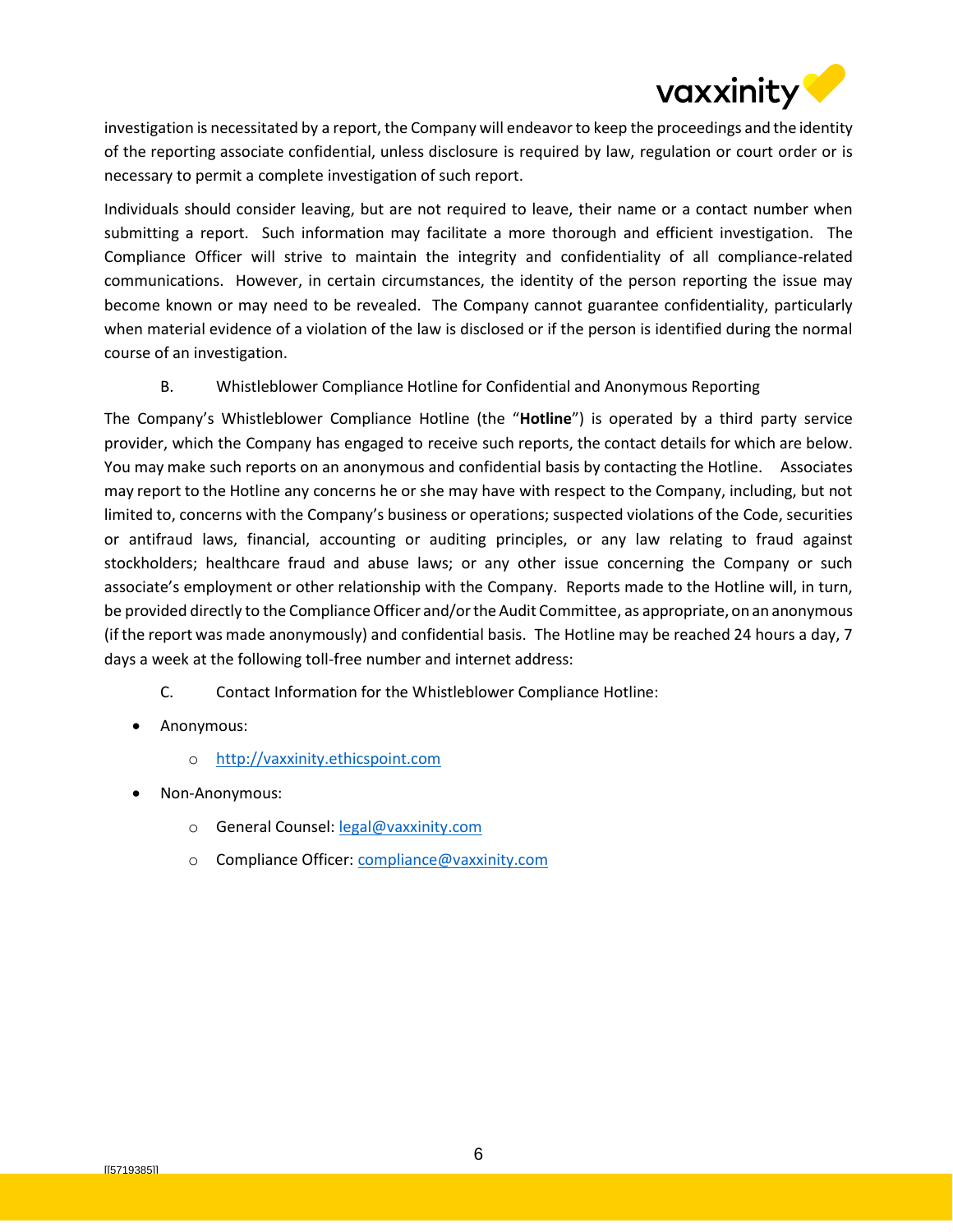

## D. Anti-Retaliation Pledge

<span id="page-6-0"></span>Any associate who in good faith (a) reports an actual or suspected violation of the Code by any associate, or by the Company or its agents acting on its behalf, (b) raises issues or concerns regarding the Company's business or operations, in either case to their manager, Human Resources, Legal, the Compliance Officer, any individual directly within the Compliance Department, to the Audit Committee chairperson, to the SEC or any government authority or through the Vaxxinity compliance email [\(compliance@vaxxinity.com\)](mailto:compliance@vaxxinity.com) or Compliance Hotline (ttp://vaxxinity.ethicspoint.com), or (c) who in good faith reports an actual or suspected violation under the Code that he or she reasonably believes constitutes a violation of a federal statute by the Company, or its agents acting on its behalf, to a federal regulatory or law enforcement agency may not be retaliated against, harassed or otherwise taken adverse action against, including by being discharged, demoted, suspended, threatened, harassed or in any manner discriminated against in the terms and conditions of his or her employment or otherwise harmed for, or because of, the reporting of the suspected violation, issue or concern, regardless of whether the suspected violation, issue or concern involves the associate, his or her supervisor or senior management of the Company.

## <span id="page-6-1"></span>**IV. Implementation of the Code**

The following questions and answers address the Company's implementation of the Code. The Company has attempted to design procedures that promote confidentiality, anonymity and, most importantly, freedom from the fear of retaliation for complying with and reporting violations under the Code. In addition, each associate shall be required from time to time to sign the Associate's Agreement to Comply with the Code in substantially the form attached as Appendix A hereto.

## **Q: Who is responsible for administering, updating and enforcing the Code?**

**A:** The Board has appointed a Compliance Officer to administer, update and enforce the Code. Ultimately, the Board of Directors of the Company must ensure thatthe Compliance Officer fulfills his or her responsibilities.

The Compliance Officer has overall responsibility for overseeing the implementation of the Code. Specific responsibilities of the position are to:

- Develop the Code and related Company policies based on legal requirements, regulations and ethical considerations that are raised in the Company's operations;
- Ensure that the Code is distributed to all associates and that all associates acknowledge the principles of the Code;
- Work with the Audit Committee to provide a reporting mechanism so that associates have a confidential and anonymous method of reporting not only actual or suspected violations of the Code but concerns regarding federal securities or antifraud laws, financial, accounting or auditing issues, any federal law relating to fraud against stockholders or any other matter that should be reported;
- Implement a training program to ensure that associates are aware of and understand the Code and related policies;
- Ensure compliance with all global anticorruption laws, regulations and guidelines;

[[5719385]] 7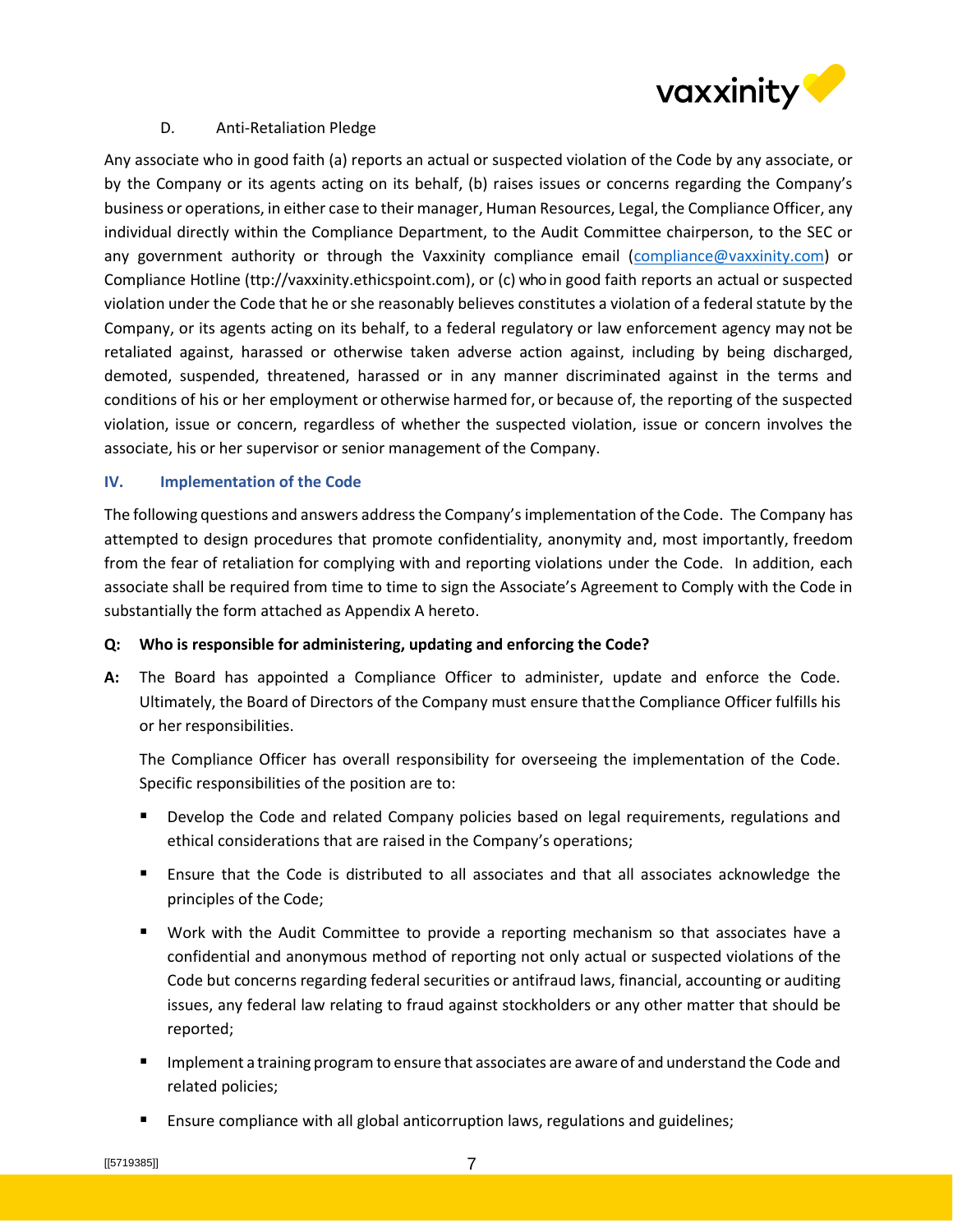

- Audit and assess compliance with the Code;
- **E** Serve as a point person for receiving reports for suspected and actual violations and asking questions under the Code; and
- Revise and update the Code as necessary to respond to detected violations and changes in the law.

The Compliance Officer will provide a summary of all matters considered under the Code to the Board of Directors or a committee thereof at each regular meeting thereof, or sooner if warranted by the severity of the matter. All proceedings and the identity of the person reporting will be kept confidential unless disclosure is required by applicable law.

## **Q: How can I contact the Compliance Officer?**

**A:** The email address of the initial Compliance Officer is [compliance@vaxxinity.com.](mailto:compliance@vaxxinity.com) The Compliance Officer can assist you in answering questions or reporting violations orsuspected violations under the Code.

The Compliance Officer may change from time to time. You are encouraged to consult the copy of the Code that is included on the Company's website to obtain the most current information.

#### <span id="page-7-0"></span>**V. General Requirements**

Each of us is expected to be honest, fair, and accountable in all business dealings and obligations, and to ensure:

- the ethical handling of conflicts of interest between personal and professional relationships;
- full, fair, accurate, timely and understandable disclosure in the reports required to be filed by the Company with the SEC and in other public communications made by the Company;
- compliance with all global anticorruption laws, regulations and guidelines; and
- compliance with applicable governmental laws, rules and regulations.

## <span id="page-7-1"></span>**VI. Conflicts of Interest**

Associates should avoid any situation that may involve, or even appear to involve, a conflict between their personal interests and the interests of the Company. In dealings with current or potential customers, suppliers, contractors, and competitors, each associate should act in the best interests of the Company to the exclusion of personal advantage. Immediate family members of associates, executive officers and directors are also covered in certain circumstances. For purposes of this section, an "immediate family member" in respect of any person means any child, stepchild, parent, stepparent, spouse, sibling, motherin-law, father-in-law, son-in-law, daughter-in-law, brother-in-law, or sister-in-law of such person, and any person (other than a tenant or employee) sharing the household of such person.

Associates and, in certain circumstances, their immediate family members, are prohibited from any of the following activities which could represent an actual or perceived conflict of interest:

• No associate or immediate family member of an associate shall have a financial interest in, or significant obligation to, any outside enterprise which does or seeks to do business with the Company or which is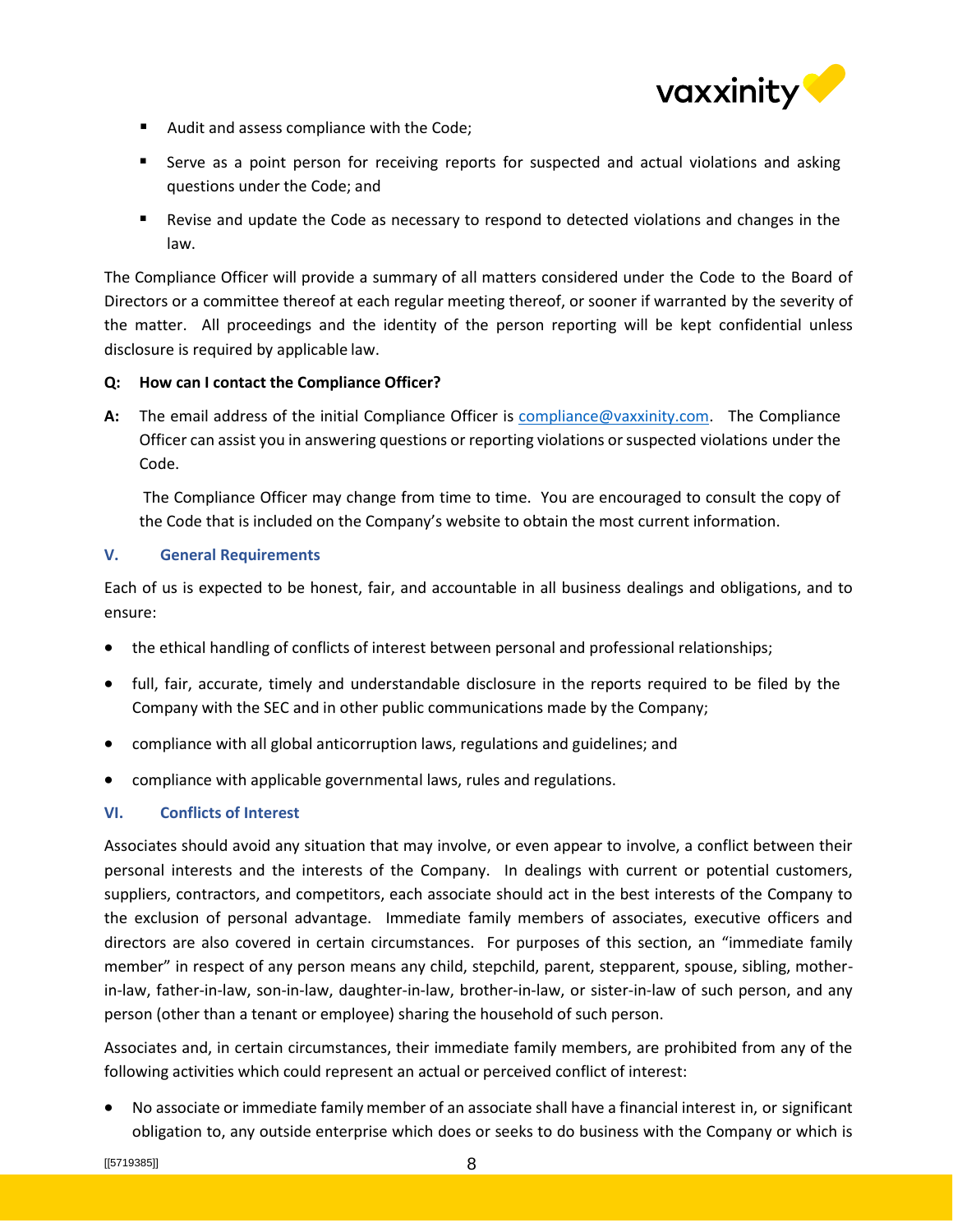

an actual or potential competitor of the Company, without prior approval of the Compliance Officer and the Company's Chief Executive Officer or, in the case of executive officers or members of the Board, without prior approval of the Board or a committee thereof; provided however, that this provision shall not (i) prevent any associate from investing in any mutual fund or owning up to 2% of the outstanding stock of any publicly traded Company or (ii) require any associate to divest the stock he or she owns in any Company prior to the effective date of the Code.

- No associate shall conduct business on the Company's behalf with an outside enterprise which does or seeks to do business with the Company if an immediate family member of such associate is a principal or officer of such enterprise, or an employee of such enterprise who will play a significant role in the business done or to be done between the Company and such enterprise, without prior approval of the Compliance Officer and the Company's Chief Executive Officer or, in the case of executive officers or members of the Board, without prior approval of the Board or a committee thereof.
- No executive officer or employee of the Company, or immediate family member of an executive officer or employee of the Company, shall serve as a director, officer or in any other management or consulting capacity of any actual competitor of the Company.
- No director or immediate family member of a director shall serve as a director, officer or in any other management or consulting capacity of any actual competitor of the Company, without prior approval of the Board or a committee thereof.
- No associate shall use any Company property or information or his or her position at the Company for his or her personal gain.
- No associate shall engage in activities that are directly competitive with those in which the Company is engaged.
- No associate shall divert a business opportunity from the Company to his or her own benefit. If an associate becomes aware of an opportunity to acquire or profit from a business opportunity or investment in which the Company is or may become involved or has or may have an existing interest, the associate should disclose the relevant facts to the Compliance Officer. The associate may proceed to take advantage of such opportunity only if the Company is unwilling or unable to take advantage of such opportunity as notified in writing by the Compliance Officer.
- No associate or immediate family member of an associate shall receive any loan or advance from the Company or be the beneficiary of a guarantee by the Company of a loan or advance from a third party, except for customary advances or corporate credit in the ordinary course of business or approved by the Compliance Officer and the Company's Chief Executive Officer. Please see "Corporate Advances" below for more information on permitted corporate advances.

In addition, the Audit Committee or another fully independent committee of the Board will review and approve, in advance, all related-person transactions, as required by the SEC, The NASDAQ Stock Market or any other regulatory body to which the Company is subject from time to time.

Each associate should make prompt and full disclosure in writing to the Compliance Officer of any situation that may involve a conflict of interest. Failure to disclose any actual or perceived conflict of interest is a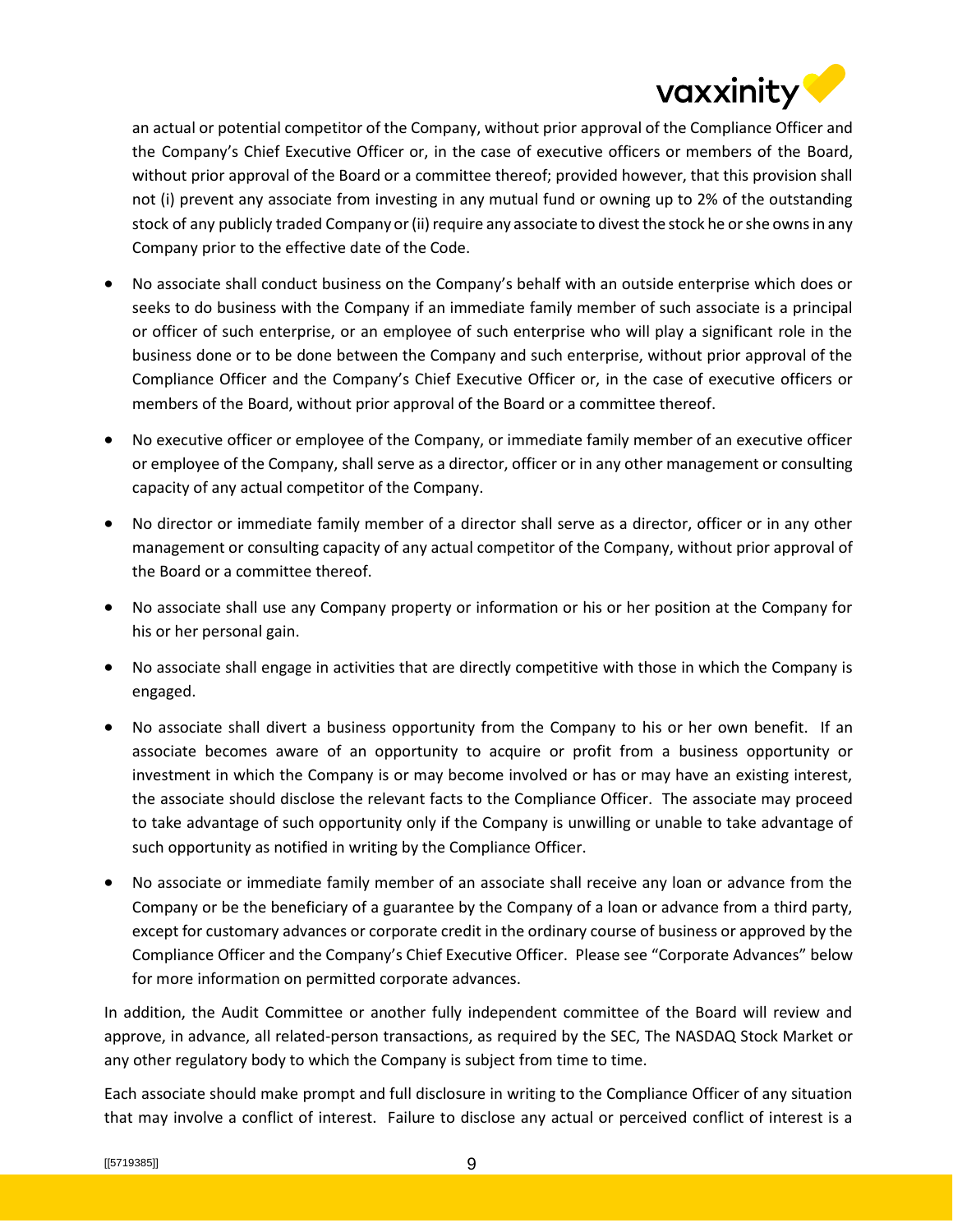

violation of the Code. Please refer to the Company's Related-Persons Transaction Policy for additional information.

## <span id="page-9-0"></span>**VII. Protection and Proper Use of Company Assets**

Proper protection and use of Company assets and assets entrusted to it by others, including proprietary information, is a fundamental responsibility of each associate of the Company. Associates must comply with security programs to safeguard such assets against unauthorized use or removal, as well as against loss by criminal act or breach of trust. The provisions hereof relating to protection of the Company's property also apply to property of others entrusted to it (including proprietary and confidential information).

## A. Proper Use of Company Property

<span id="page-9-1"></span>The removal from the Company's facilities of the Company's property is prohibited, unless authorized by the Company. This applies to furnishings, equipment, and supplies, as well as property created or obtained by the Company for its exclusive use – such as files, personnel information, reference materials and reports, computer software, data processing programs and data bases. Neither originals nor copies of these materials may be removed from the Company's premises or used for purposes other than the Company's business without prior written authorization from the Compliance Officer and the Company's Chief Financial Officer.

The Company's products, product candidates and intellectual property rights are its property; contributions made by any associate to their development and implementation are the Company's property and remain the Company's property even if the associate's employment or other relationship with the Company terminates. Employment agreements supplement the Code's provisions regarding intellectual property rights.

Each associate has an obligation to use the time for which he or she receives compensation from the Company productively. Work hours should be devoted to activities directly related to the Company's business.

## B. Confidential Information

<span id="page-9-2"></span>The Company provides its associates with confidential information relating to the Company and its business with the understanding that such information is to be held in confidence and not communicated to anyone who is not authorized to see it, except as may be required by law. The types of information that each associate must safeguard include, by way of example only, if unannounced or otherwise nonpublic, the Company's plans and business strategy; inventions, discoveries, clinical and nonclinical data, results, protocols or other similar information; products; product candidates; intellectual property, regulatory, corporate partnering or M&A information, developments, prospects or communications; contracts; significant projects; customer and supplier lists; customer data; trade secrets; and sensitive financial information, in each case whether in electronic or paper format. These are costly, valuable resources developed for the exclusive benefit of the Company. No associate shall disclose the Company's confidential information to an unauthorized third party or use the Company's confidential information for his or her own personal benefit.

<span id="page-9-3"></span>C. Accurate Records and Reporting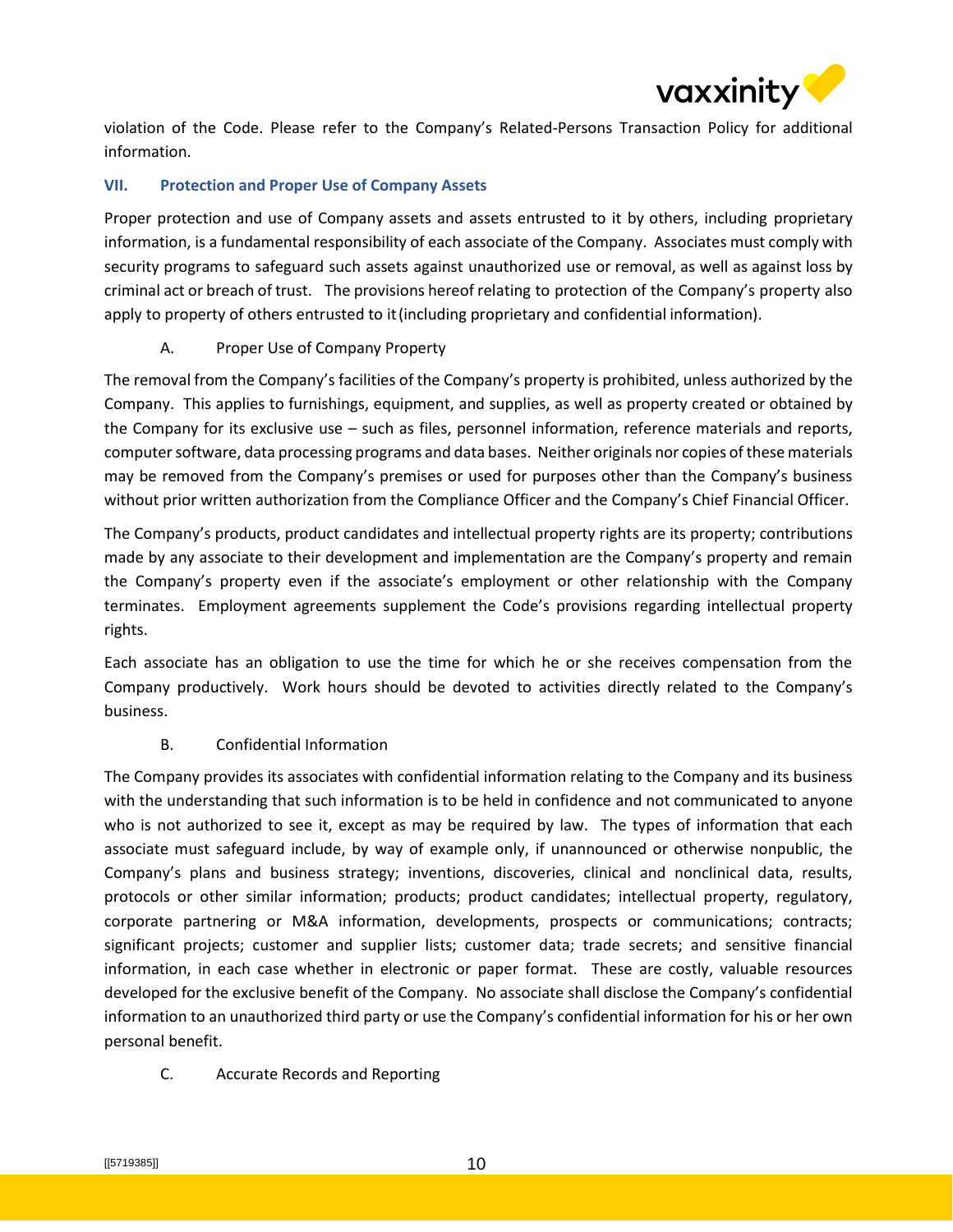

**The integrity of the Company's external reports to stockholders and the SEC depends on the integrity ofthe Company's internal reports and recordkeeping and all associates must adhere to the higheststandards of care with respect to our internal records and reporting. The Company is committed to full, fair, accurate, timely, and understandable disclosure in its periodic reports required to be filed with the SEC.**

Under law, the Company is required to keep books, records and accounts that accurately and fairly reflect all Company transactions, dispositions of assets and other events that are the subject of specific regulatory record keeping requirements, including generally accepted accounting principles and other applicable rules, regulations and criteria for preparing financial statements and for preparing periodic reports filed with the SEC. All Company reports, accounting records, expense accounts, invoices, purchase orders, and other documents must accurately and clearly represent the relevant facts and the true nature of transactions. Reports and other documents should state all material facts of a transaction and not omit any information that would be important in interpreting such report or document. Under no circumstance shall there be any unrecorded liability or fund of the Company, regardless of the purposes for which the liability or fund may have been intended, or any improper or inaccurate entry knowingly made on the books or records of the Company. No payment on behalf of the Company may be approved or made with the intention, understanding or awareness that any part of the payment is to be used for any purpose other than that described by the documentation supporting the payment. In addition, intentional accounting misclassifications (e.g., expense versus capital) and intentional improper acceleration or deferral of expenses or revenues are unacceptable practices that are expressly prohibited.

The Company has and maintains (a) a system of internal controls to provide reasonable assurance that transactions are executed in accordance with management's authorization, are properly recorded and posted and are in compliance with regulatory requirements and (b) disclosure controls and procedures to ensure that all of the information required to be disclosed by the Company in the reports that it files or submits under the Securities Exchange Act of 1934, as amended, is recorded, processed, summarized and reported within the time periods specified by the SEC's rules and forms.

Associates are expected to be familiar with, and to adhere strictly to, these internal controls and disclosure controls and procedures, in each case if applicable to their roles at the Company. For clarity, responsibility for compliance with these internal controls and disclosure controls and procedures rests not solely with the Company's accounting personnel, but with all associates involved in, among other actions, approving transactions, supplying documentation for transactions, and recording, processing, summarizing and reporting of transactions and other information.

Any associate who believes the Company's books and records are not in accord with these requirements should immediately report the matter to the Hotline, the Compliance Officer or the chairperson of the Audit Committee.

## D. Document Retention

<span id="page-10-0"></span>Numerous federal and state statutes require the proper retention of many categories of records and documents that are commonly maintained by companies. In consideration of those legal requirements and the Company's business needs, all associates must maintain records in accordance with these laws and any records retention policy that the Company may adopt from time to time.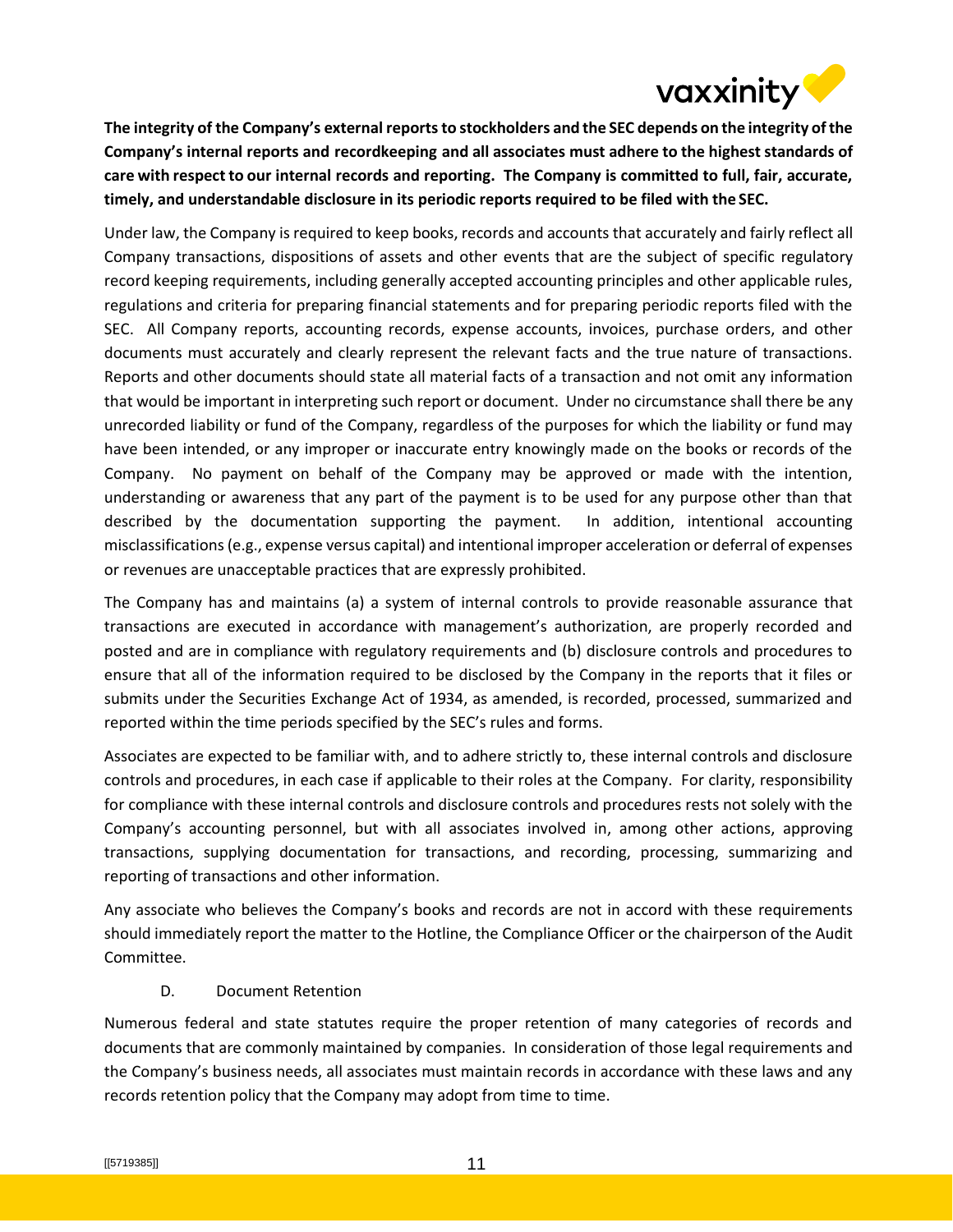

Any record, in paper or electronic format, relevant to a threatened, anticipated or actual internal or external inquiry, investigation, matter or lawsuit may not be discarded, concealed, falsified, altered or otherwise made unavailable after the associate in possession of such record has become aware of the existence of such threatened, anticipated or actual internal or external inquiry, investigation, matter or lawsuit.

When in doubt regarding retention of any record, do not discard or alter the record in question and seek guidance from the Compliance Officer or the Legal Department. Associates should also direct all questions regarding document retention and related procedures to the Compliance Officer. In addition, from time to time, the Company may adopt additional specific written policies and procedures with respect to document retention or amend existing policies and procedures. All associates will be notified if such policies and procedures are adopted or if existing policies and procedures are amended.

## <span id="page-11-0"></span>**VIII. Fair Dealing with Customers, Suppliers, Competitors and Associates**

The Company does not seek to gain any advantage through the improper use of favors or other inducements. Good judgment and moderation must be exercised to avoid misinterpretation and adverse effect on the reputation of the Company or associates. Offering, giving, soliciting or receiving any form of bribe to or from a vendor, service provider, supplier, regulatory official, physician, clinical investigator, investigative site or the like to influence its conduct is strictly prohibited and may constitute a crime. Please refer to the Company's Third Party Policy for additional information.

A. Giving Gifts

<span id="page-11-1"></span>Cash or cash-equivalent gifts must not be given by any associate to any person or enterprise. Gifts, favors and entertainment may be given to non-governmental employees if what is given:

- is below or matches the limits established by any Company policy;
- is not excessive in value and cannot be construed as a bribe or pay-off;
- is not in violation of applicable law or ethical standards; and
- will not embarrass the Company or any associate if publicly disclosed.

See also the sections below for considerations relating to gifts to foreign officials and for considerations relating to gifts to US government employees.

B. Receiving Gifts

<span id="page-11-2"></span>Gifts, favors, entertainment or other inducements may not be accepted by associates or members of their immediate families from any person or organization that does or seeks to do business with the Company, except as common courtesies usually associated with customary business practices. If an unsolicited gift valued at more than USD \$50 is received, and it is impractical or impolite to be returned, the associate must (a) deliver it to the Compliance Officer, which shall conduct a periodic auction of such items and contribute all proceeds to charity, and (b) inform the gift giver of the recipient's actions relating to the Company's donation to disincentive future occurrences.

**An especially strict standard applies when government officials, suppliers, physicians, clinical investigators or investigative sites are involved. If a gift unduly influences or makes an associate feel obligated to "pay back" the other party with business, receipt of the gift is unacceptable regardless of value.**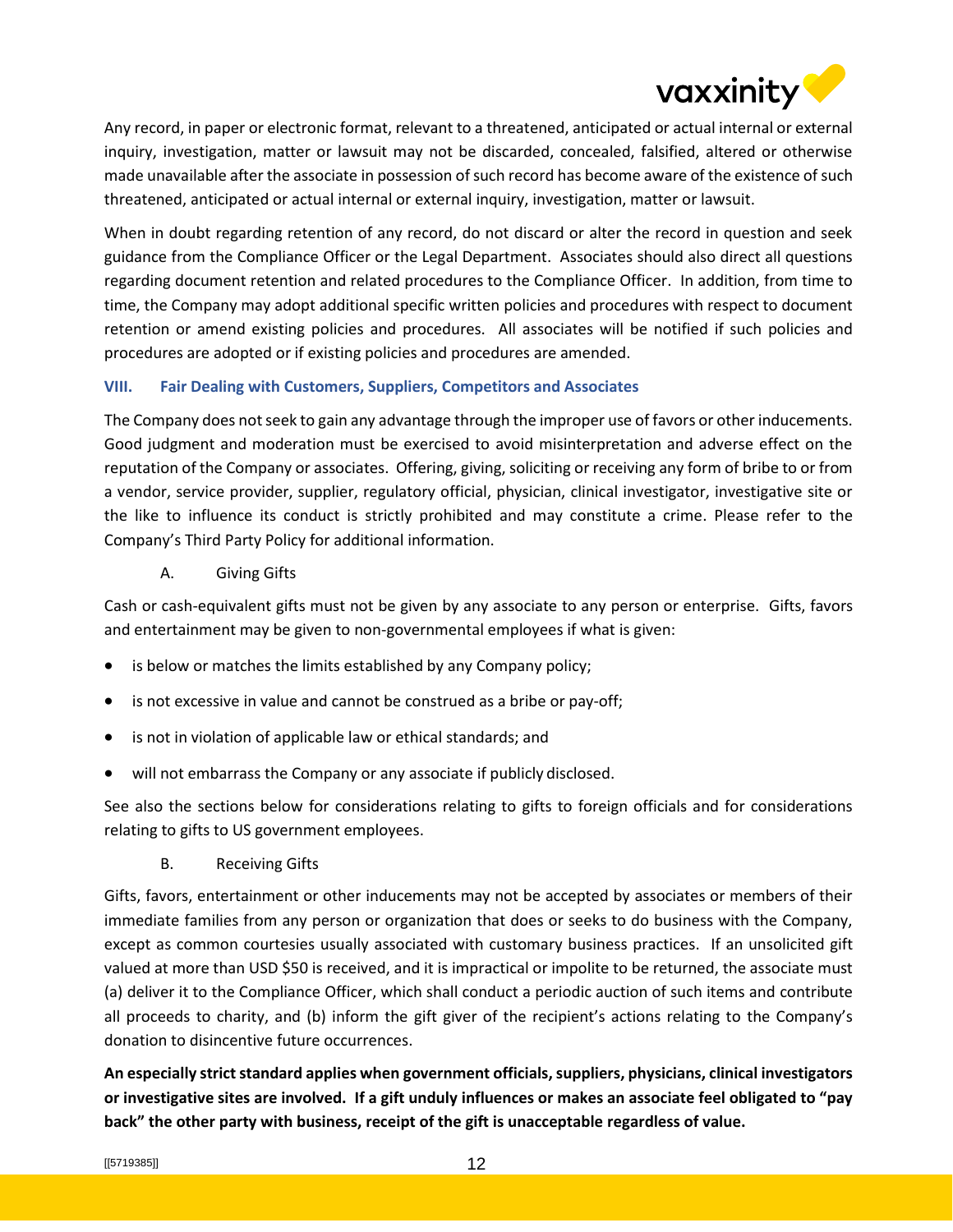

## **It is never acceptable to accept a gift in cash or cash equivalent whether it involves a government official or not. Even cash gifts of token value must be declined and returned to the sender.**

## C. Unfair Competition

<span id="page-12-0"></span>Although the free enterprise system is based upon competition, rules have been imposed providing what can and what cannot be done in a competitive environment. The following practices can lead to liability for "unfair competition" and should be avoided. They are violations of the Code.

*Disparagement of Competitors*. It is not illegal to point out weaknesses in a competitor's product, product candidate, service or operation; however, associates may not spread false or misleading rumors about competitors or make misrepresentations about their businesses. For example, an associate may not pass on anecdotal or unverified stories about a competitor's product, product candidate, service or operation as the truth.

*Disrupting a Competitor's Business*. This includes bribing a competitor's employees, posing as prospective customers or using deceptive practices such as enticing away employees in order to obtain secrets or destroy a competitor's organization.

*Misrepresentations of Product*. Lies or misrepresentations about the nature, quality or character of any Company product, product candidate or service may be illegal and are strictly prohibited.

## <span id="page-12-1"></span>**IX. Unfair Practices in International Business**

Under the Foreign Corrupt Practices Act ("**FCPA**"), associates are prohibited from making certain gifts to foreign officials. "Foreign officials" include not only persons acting in an official capacity on behalf of a foreign government (which may include government-owned hospitals or institutions), agency, department or instrumentality, but also representatives of international organizations, foreign political parties and candidates for foreign public office. The gift is "corrupt" under the FCPA if it is made for the purpose of:

- influencing any act or decision of a foreign official in his official capacity;
- inducing a foreign official to do or omit to do any act in violation of his lawful duty;
- inducing a foreign official to use his position to affect any decision of the government; or
- inducing a foreign official to secure any "improper advantage."

A gift is still "corrupt" even when paid through an intermediary. Please consult the Anticorruption Guide for more information on our FCPA policies and procedures. Any associate who has any questions whatsoever as to whether a particular gift might be "corrupt" underthe FCPA should contact the Compliance Officer.

## A. Government Relations

<span id="page-12-2"></span>Associates must adhere to the highest standards of ethical conduct in all relationships with government employees and must not improperly attempt to influence the actions of any public official.

## B. Government Procurement and Funding

<span id="page-12-3"></span>The U.S. government, governments of other countries and many state, regional and local governments have adopted comprehensive laws and regulations governing the provision of funds to the private sector for research and development. These laws and regulations are intended to assure that governmental entities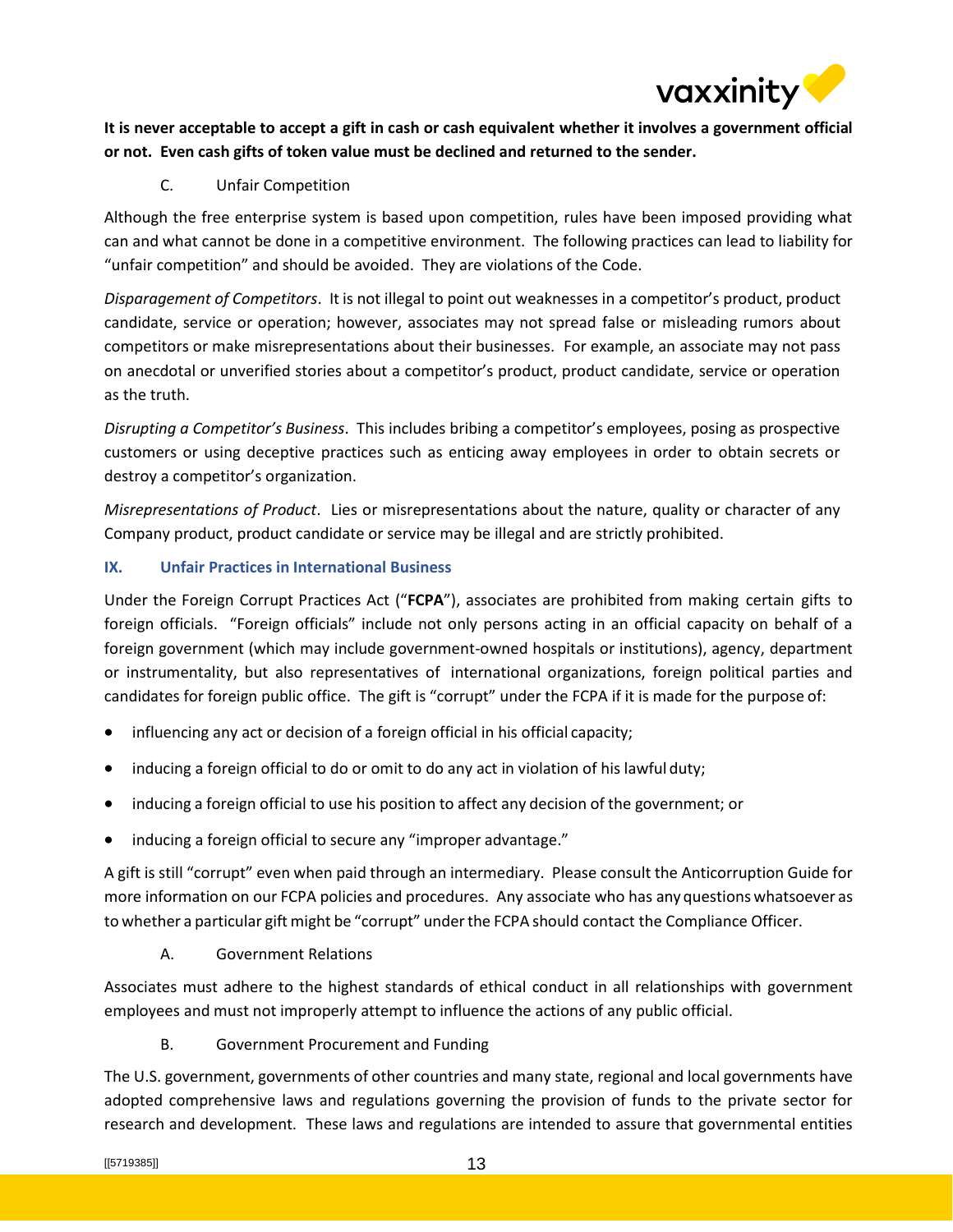

receive terms and conditions equivalent to those granted to the Company's most favored commercial counterparties and that there is full and open competition in contracting.

When seeking funding from government agencies, the Company is accountable for complying with all applicable laws, regulations and other requirements. Certifications to, and contracts with, government agencies are to be signed by an associate authorized by the Board to sign such documents, based upon knowledge that all requirements have been fully satisfied.

## C. Payments to Officials

<span id="page-13-0"></span>Payments or gifts shall not be made directly or indirectly (including via third-party intermediaries) to any government official or other government associate if the gift or payment is illegal under the laws of the country having jurisdiction over the transaction (note that the FCPA is a US law covering ex-US activities), or if it is for the purpose of influencing or inducing the recipient to do, or omit to do, any act in violation of his or her lawful duty. Under no circumstances should gifts be given to any government employees.

D. Political Contributions

<span id="page-13-1"></span>Company funds, property or services may not be contributed to any political party or committee, or to any candidate for or holder of any office of any government. This policy does not preclude, where lawful, Company expenditures to support or oppose public referendum or separate ballot issues, or, where lawful and when reviewed and approved in advance by the General Counsel and the Company's Chief Executive Officer, the formation and operation of a political action committee.

## <span id="page-13-2"></span>**X. Compliance with Laws, Rules and Regulations**

## A. Insider Trading Policy

<span id="page-13-3"></span>Insider trading is unethical, illegal and a violation of this Code. Employees, officers and directors must not trade in securities of a company (including Vaxxinity) while in possession of material non-public information regarding that company (including Vaxxinity). Employees, officers and directors are prohibited from using material information acquired in the course of carrying out their duties to buy or sell stock or any other kind of property, or from advising or encouraging anyone else to buy or sell stock or any other kind of property, if that information has not been reported publicly first. This would constitute improper use of inside information and is illegal in the United States and many other countries and a violation of this Code.

Officers and directors are also prohibited from selling short the Company's stock or engaging in other transactions where the officer or director will earn a profit based on a decline in the Company's stock price.

The Company will provide each employee, officer and director with a separate document entitled "Insider Trading Policy". The Insider Trading Policy addresses in a detailed manner insider trading laws and how such laws apply to all employees, officers, directors of the Company and others working on behalf of the Company.

## B. Equal Employment Opportunity

<span id="page-13-4"></span>The Company makes employment-related decisions without regard to a person's race, color, religious creed, age, sex, sexual orientation, marital status, national origin, ancestry or any other legally protected status.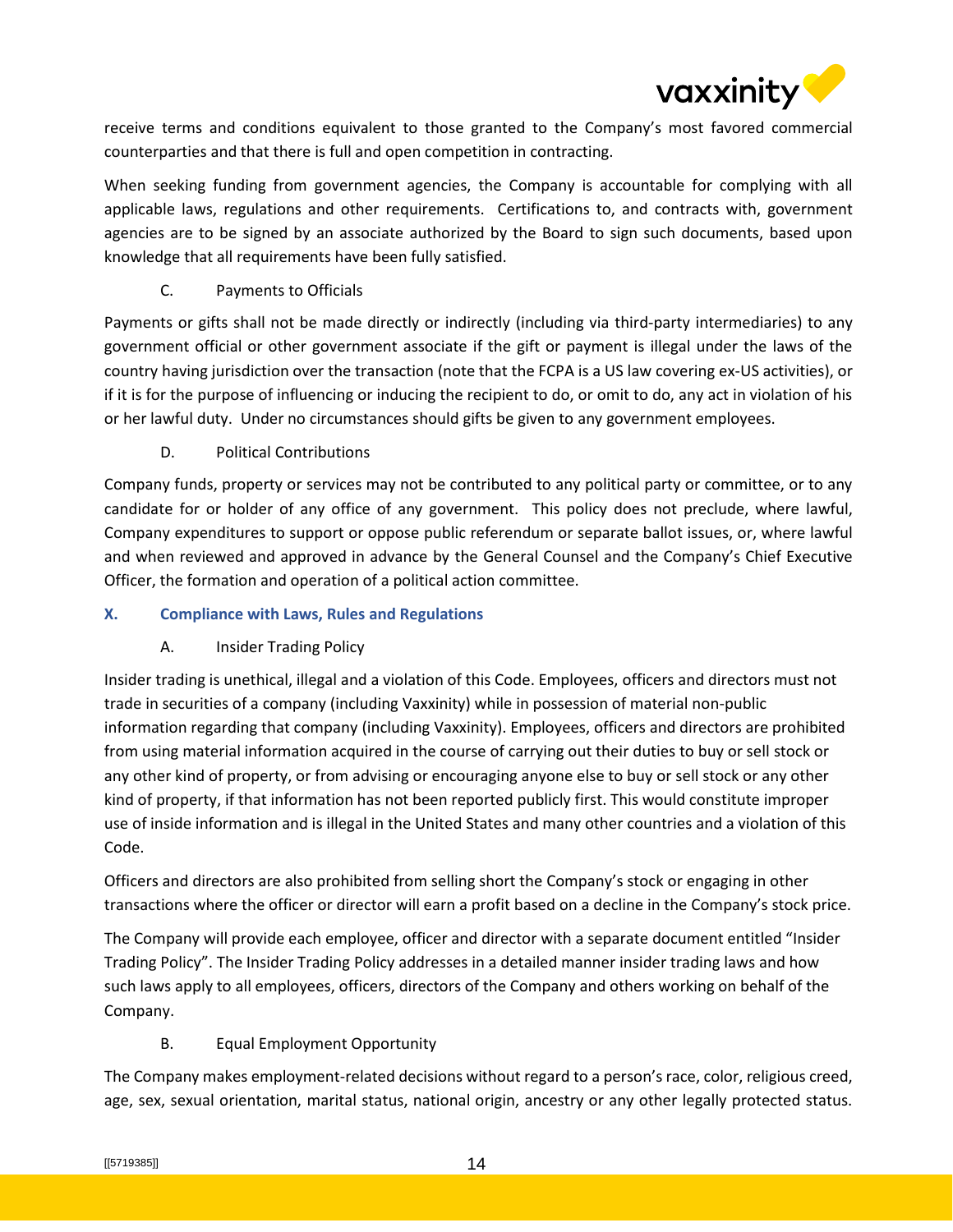

"Employment decisions" generally mean decisions relating to hiring, recruiting, training, promotions and compensation, but the term may encompass other employment actions as well.

The Company encourages its associates to bring any problem, complaint or concern regarding any potential employment discrimination to the attention of the Compliance Officer. Associates who have concerns regarding conduct they believe may be discriminatory should make a report to the Hotline, to the Compliance Officer or to the chairperson of the Audit Committee.

## C. Sexual Harassment Policy

<span id="page-14-0"></span>The Company is committed to maintaining a collegial work environment in which all individuals are treated with respect and dignity and which is free of sexual harassment. In keeping with this commitment, the Company will not tolerate sexual harassment of associates by anyone, including any manager, coworker, director, consultant, vendor, supplier or customer, whether in the workplace, at assignments outside the workplace, at Company-sponsored social functions or elsewhere. The Company also prohibits harassment based on other characteristics, including race, color, creed, marital status, religion, sex (including gender, pregnancy, childbirth or medical condition related to pregnancy or childbirth), gender identity or expression, sexual orientation, religion, national origin, ethnicity, age, alienage or citizenship status, physical or mental disability, legally protected genetic information, marital or partnership status, veteran status, or any other status protected by law.

D. Health, Safety & Environment Laws

<span id="page-14-1"></span>Health, safety, and environmental responsibilities are fundamental to the Company's values. Associates are responsible for ensuring that the Company complies with all applicable health, safety, and environmental laws.

The penalties that can be imposed against the Company and associates for failure to comply with health, safety, and environmental laws can be substantial and include imprisonment and fines.

## E. HealthCare Regulations

<span id="page-14-2"></span>The Company is committed to full compliance with federal and state laws, including laws prohibiting healthcare fraud and abuse such as the federal and state anti-kickback laws and the federal and state false claims laws.

The federal anti-kickback statute prohibits the knowing and willful payment of remuneration to a physician, hospital or other source with the intent to induce the physician, hospital or other source to refer patients or order or recommend any items or services paid for by any federal health care program. A violation of the federal anti-kickback statute can result in severe penalties, including criminal conviction, fines and exclusion from Medicare and Medicaid programs. Many other jurisdictions, including many states, have similar antikickback laws governing items or services payable under government programs or by private insurance companies.

Federal and state false claims laws prohibit knowing and willful false statements or representations made in connection with a claim submitted for reimbursement to health care programs such as Medicare and Medicaid. Claims that (i) provide misleading or incomplete information to customers regarding health care products or services, (ii) fail to include proper documentation or show a failure to obtain proper diagnosis information and (iii) bill for services not rendered, coded improperly or otherwise not rendered in the manner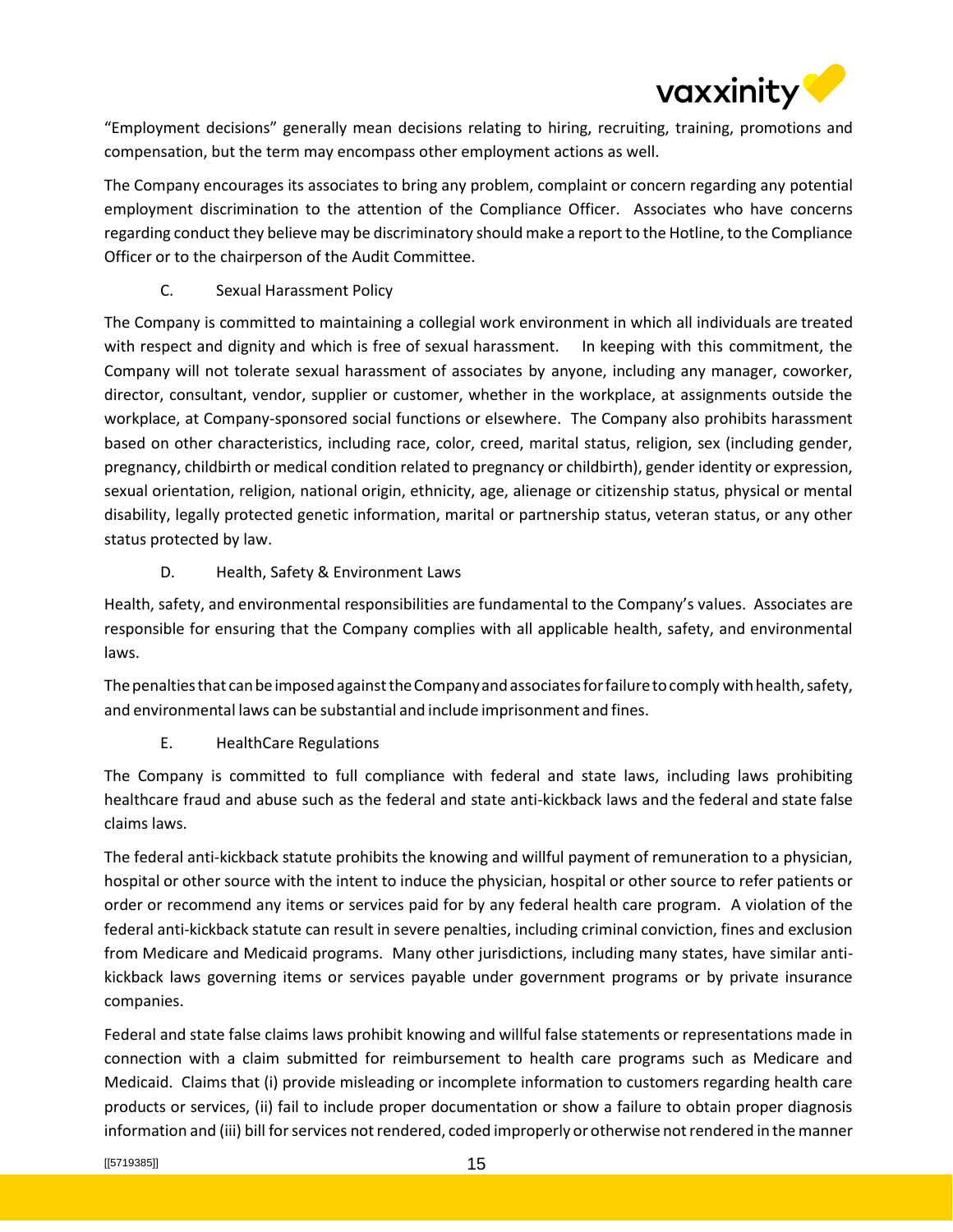

required, have resulted in penalties to providers under false claims statues. A violation of a false claims statute can result in severe consequences including civil penalties and criminal conviction.

It is imperative that an associate with questions about the application of these laws contact the Compliance Officer for guidance in advance of taking any action where any such law may be applicable.

### <span id="page-15-1"></span><span id="page-15-0"></span>**XI. Corporate Compliance Program**

#### A. Compliance Program and Leadership

The Company is committed to ensuring compliance with Company policies and applicable laws and regulations to preserve the Company's reputation, ensure the safety of our consumers, and continue to be successful. The Company has designated a Compliance Officer who is primarily responsible for oversight of the Compliance Program, but all of us play an important role in building and supporting the Corporate Compliance Program.

## B. Reporting of Any Known or Suspected Violations

<span id="page-15-2"></span>If you know or suspect a violation of a Company policy or applicable law or regulation, you have an ethical obligation to report it promptly to your manager, Human Resources, Legal, the Compliance Officer, any individual directly within the Compliance Department, to the Audit Committee chairperson, through the Vaxxinity compliance email [\(compliance@vaxxinity.com\)](mailto:compliance@vaxxinity.com) or through the Compliance Hotline [\(http://vaxxinity.ethicspoint.com\)](http://vaxxinity.ethicspoint.com/) or to any government authority. The hotline is intended to supplement, not replace, other channels for raising questions and concerns within the Company. The Compliance Hotline may be accessed:

# **Internet: [www.vaxxinity.ethicspoint.com](http://www.vaxxinity.ethicspoint.com/)**

# **Hotlines:**

## **United States:**

1. From an outside line dial direct for your location: 1-(833) 972-3406

## **United Kingdom & Northern Ireland:**

- 1. From an outside line dial the direct access number for your location:
	- a. United Kingdom & Northern Ireland (British Telecom): 0-800-89-0011
- 2. At the English prompt dial (833) 972-3406.

**Taiwan**

- 1. From an outside line dial the direct access number for your location:
	- a. Taiwan: 00-801-102-880
- 2. At the English prompt dial (833) 972-3406.

**Brazil**

- 1. From an outside line dial the direct access number for your location:
	- a. Brazil (Cellular): 0-800-888-8288
	- b. Brazil: 0-800-890-0288
- 2. At the English prompt dial (833) 972-3406.

Employees are also encouraged to report other ethical concerns or issues even if they do not relate directly to a law, regulation or Company policy. The Company encourages all employees to report suspected or known violations to their supervisor, if appropriate; to management; or to the Compliance Officer directly or through the reporting systems. The Company expects you to report concerns so that the Company can evaluate the reports and identify and correct any problems promptly.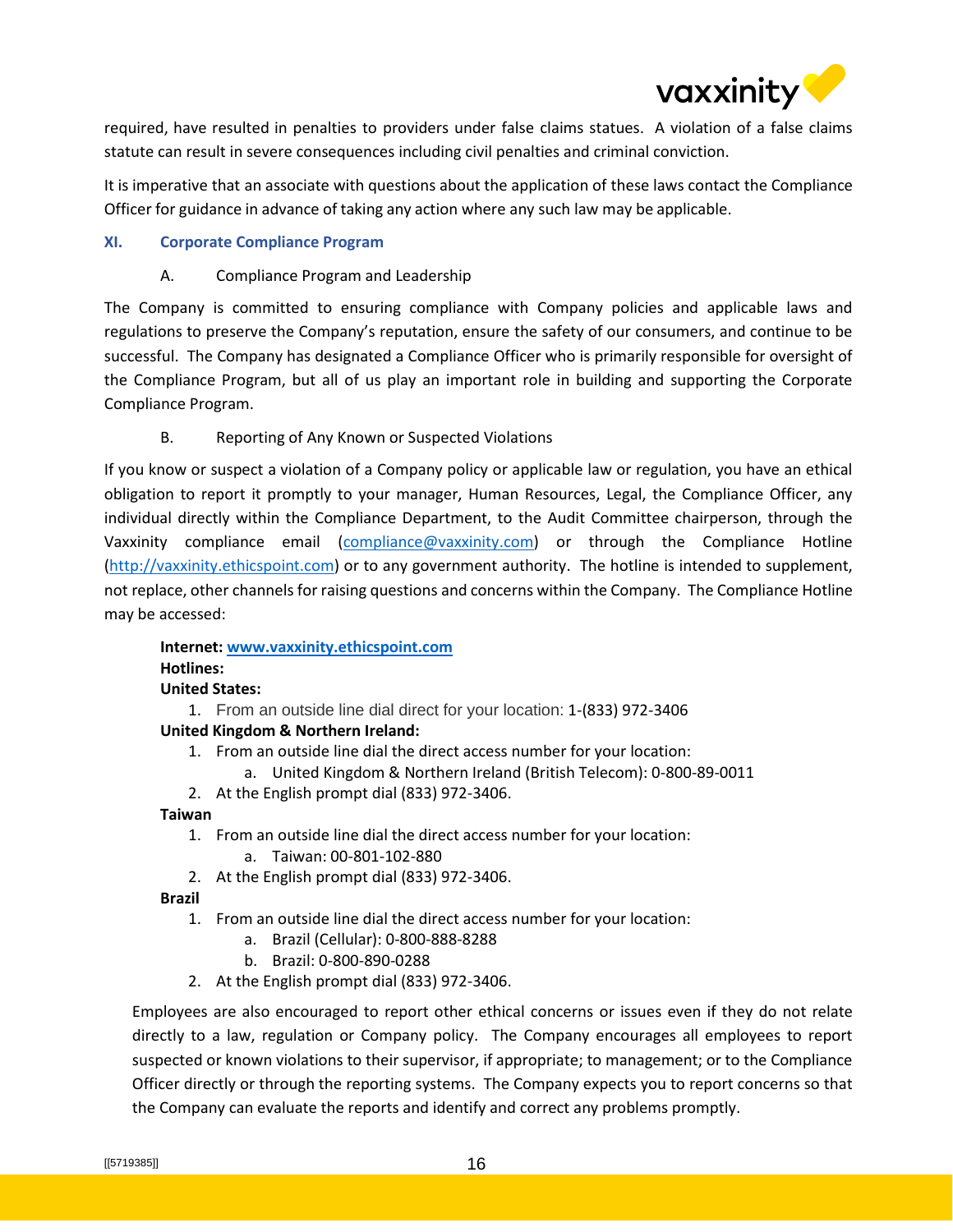

#### <span id="page-16-0"></span>**XII. Corporate Advances**

Under law, the Company may not loan money to associates except in limited circumstances. It shall be a violation of the Code for any associate to advance Company funds to any other associate or to himself or herself except for usual and customary business advances for legitimate corporate purposes that are approved by a manager or pursuant to any corporate credit card for usual and customary, legitimate business purposes. It is the Company's policy that any advance to an associate over \$5,000 not meeting the foregoing criteria be approved in advance by the Compliance Officer and the Company's Chief Financial Officer.

Any Company credit cards are to be used only for authorized, legitimate business purposes.

An associate will be responsible for any unauthorized charges to a Company credit card.

#### <span id="page-16-1"></span>**XIII. Economic Sanctions**

Sanctions may be imposed by countries as well as supranational organizations (e.g., the United Nations or the European Union) and are used to further various national security and foreign policy objectives. The sanctions regimes may impose embargoes against countries or governments ("**Prohibited Countries**") or target persons or entities ("**Prohibited Persons**"). While the scope of sanctions and their targets change from time to time, under the United States sanctions regime, embargoes are currently in force against the Crimea region of Ukraine, Cuba, Iran, North Korea, Syria and the Government of Venezuela. Please contact the Compliance Officer for guidance on current sanctions regimes.

The Company may not employ, hire, retain or otherwise engage in a business relationship or transaction involving, directly or indirectly, a Prohibited Person or a resident of, an entity organized under the laws of, an entity resident in, or the government of a Prohibited Country. Nor is the Company permitted to engage in any direct or indirect business relationship or transaction with a person owned by, or acting on behalf of, a Prohibited Person or the government of a Prohibited Country.

In the event that you become aware that a Prohibited Country or a Prohibited Person is potentially involved in any business activity, transaction or dealing, you must immediately contact the Compliance Officer and inform him or her of the potential connection to a Prohibited Country or Prohibited Person. You may not continue with the business activity, transaction or dealing unless you have written authorization from the Compliance Officer (or his or her delegate).

#### <span id="page-16-3"></span><span id="page-16-2"></span>**XIV. Questions Under the Code and Waiver Procedures**

Waivers from the Code will be granted only in limited and extraordinary circumstances.

Each associate is encouraged to consult with the Compliance Officer about any uncertainty or questions he or she may have about the Code.

If any situation should arise where a course of action would likely result in a violation of the Code but for which you think a valid reason for the course of action exists, you should contact the Compliance Officer to obtain a waiver prior to the time the action is taken. You should never pursue a course of action that is unclear under the Code without first consulting the Compliance Officer and, if necessary, obtaining a waiver from the Code. Except as noted below, the Compliance Officer will review all the facts surrounding the proposed course of action, consult with the Company's Chief Executive Officer, and determine whether a waiver from any policy in the Code should be granted.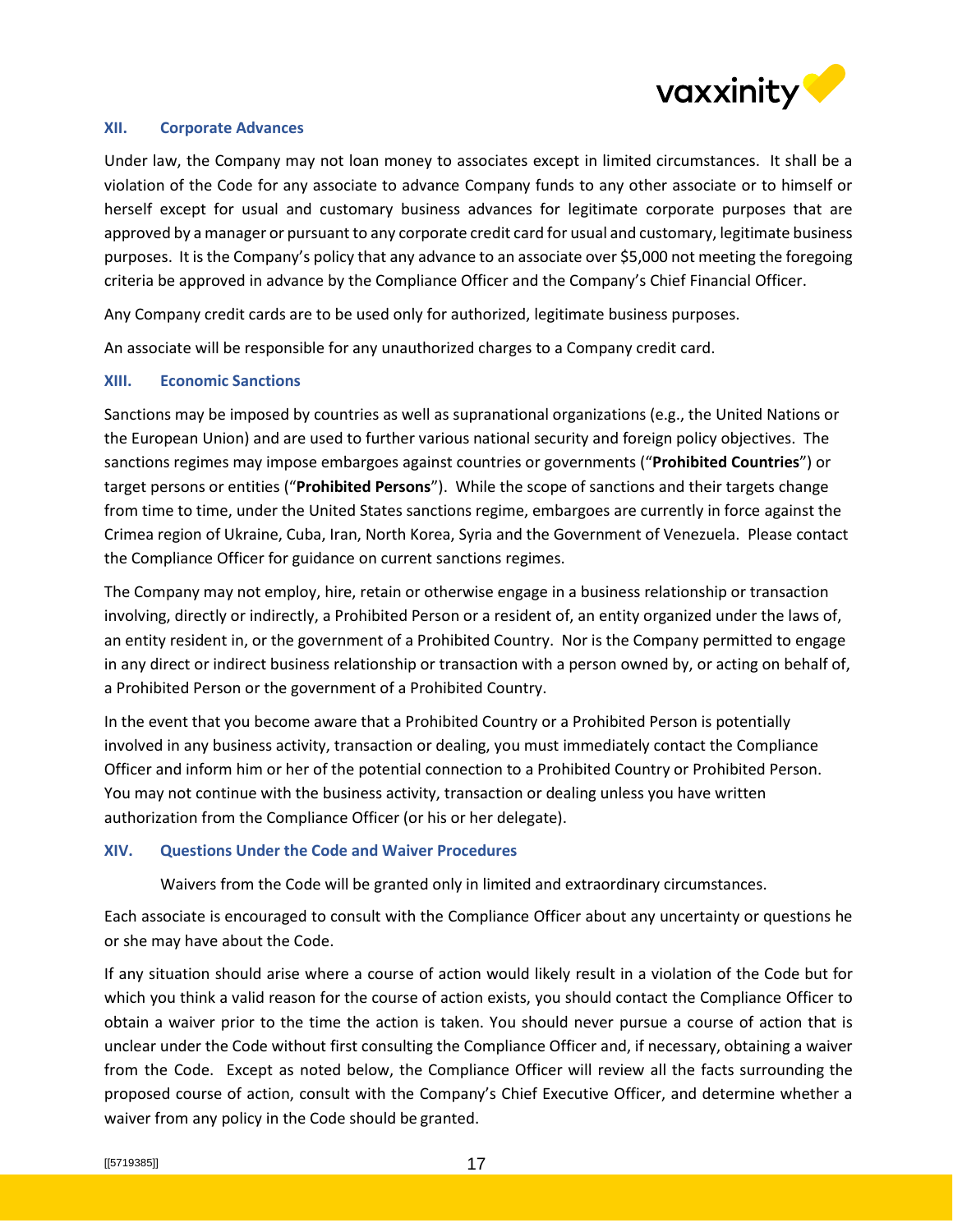

*Waiver Procedures for Executive Officers and Directors*. Waiver requests by an executive officer ormember of the Board shall be referred by the ComplianceOfficer to the Board for consideration. If the Board agrees that the waiver should be granted, it will be granted and, if required by the rules of the SEC or The NASDAQ Stock Market, disclosed publicly within four business days by filing a current report on Form 8-K with the SEC or, in cases where a Form 8-K is not required, by distributing a press release. If the Board denies the request for a waiver, the waiver will not be granted and the associate shall not pursue the intended course of action.

## <span id="page-17-0"></span>**XV. Frequently Asked Questions and Answers (FAQs) Regarding Reporting Violations Under the Code, Whistleblower Policy and Hotline**

The following questions and answers address each associate's obligation to comply with the Code. The Company has attempted to design procedures that promote confidentiality and, most importantly, freedom from the fear of retaliation for complying with and reporting violations under the Code.

## **Q: Do I have a duty to report violations under the Code?**

- **A:** Yes, participation in the Code is mandatory. You must immediately report any violation or suspected violation of the Code to their manager, Human Resources, Legal, the Compliance Officer, any individual directly within the Compliance Department, to the Audit Committee chairperson, through the Vaxxinity compliance email [\(compliance@vaxxinity.com\)](mailto:compliance@vaxxinity.com) or through the Compliance Hotline [\(http://vaxxinity.ethicspoint.com\)](http://vaxxinity.ethicspoint.com/) or to any government authority. The Company will endeavor to keep reports confidential, unless disclosure is required by law, regulation or court order or is necessary to permit a complete investigation of such report. Failure to report violations orsuspected violations is itself a violation of the Code and may subject you to disciplinary action, up to and including termination of employment or other relationship with the Company or, potentially, legal action.
- **Q: I'm afraid of being fired for raising questions or reporting violations under the Code. Will I be risking my job if I do?**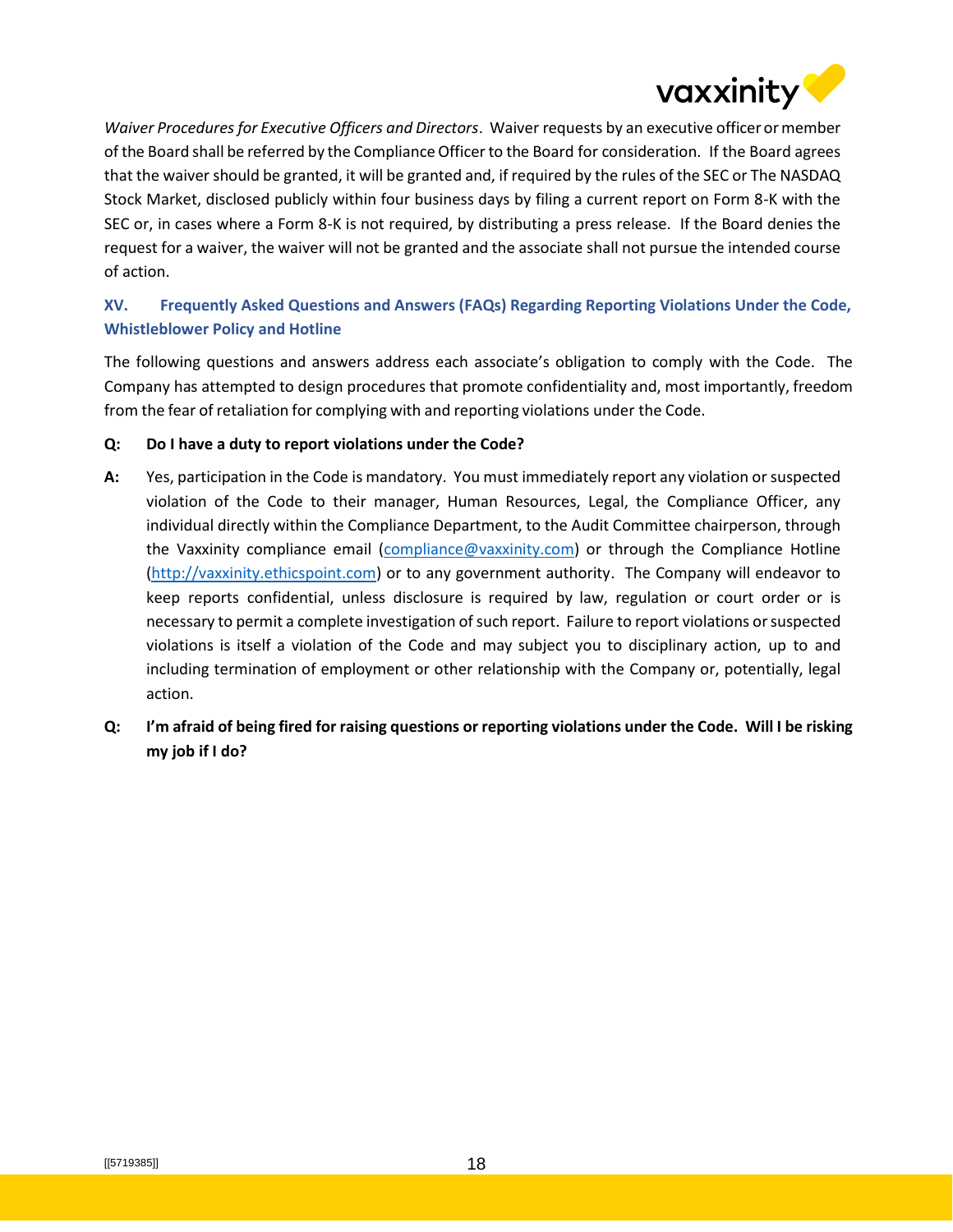

**A:** The Code contains an anti-retaliation pledge, meaning that if you in good faith report an actual or suspected violation of the Code by any associate, or by the Company or its agents acting on its behalf, to your manager, Human Resources, Legal, the Compliance Officer, any individual directly within the Compliance Department, to the Audit Committee chairperson or to any government authority or through the Vaxxinity compliance email [\(compliance@vaxxinity.com\)](mailto:compliance@vaxxinity.com) or Compliance Hotline (http://vaxxinity.ethicspoint.com) where you reasonably believe the conduct constitutes a violation of a federal statute, you will not be retaliated against, harassed or otherwise taken adverse action against, including by being discharged, demoted, suspended, threatened, harassed or in any manner discriminated against in the terms and conditions of your employment or otherwise harmed for reporting the actual or suspected violation, even if the violation involves you, your manager, or senior management of the Company. Note however that, although you will not be disciplined for reporting a violation, you may be subject to discipline if you are involved in the underlying conduct or violation. You are entitled to make the report on a confidential andanonymous basis. If an investigation must be initiated, the Company will endeavor tokeep confidential any report you make, unless disclosure is required by law, regulation or court order or is necessary to permit a complete investigation of such report.

Individuals should consider leaving, but are not required to leave, their name or a contact number when submitting a report. Such information may facilitate a more thorough and efficient investigation. The Compliance Officer will strive to maintain the integrity and confidentiality of all compliance-related communications. However, in certain circumstances, the identity of the person reporting the issue may become known or may need to be revealed, particularly if federal or state enforcement authorities become involved in an investigation. The Company cannot guarantee confidentiality when material evidence of a violation of the law is disclosed.

Nothing in the Code prohibits you from reporting possible violations of federal law or regulation to any governmental agency or entity, including but not limited to the Department of Justice, the SEC, the Congress, the Inspector General or any agency, or making other disclosures that are protected under the whistleblower provisions of federal law or regulation. You do not need the prior authorization of the Compliance Officer or any other party to make any such reports or disclosures and you are not required to notify the Company that you have made such reports or disclosures.

#### **Q: How are suspected violations investigated under the Code?**

**A:** When a suspected violation is reported to Vaxxinity, the Compliance Officer (or his or her delegate) will gather information about the allegation by interviewing the associate reporting the suspected violation, the associate who is accused of the violation or any co-workers or associates of the accused associates to determine if a factual basis for the allegation exists. The reporting associate's immediate manager will not be involved in the investigation if the reported violation involved that manager. The Company will endeavor to keep the identity of the reporting associate confidential, unless disclosure is required by law, regulation or court order or is necessary to permit a complete investigation of such report.

If the report is not substantiated, the reporting associate will be informed and at that time will be asked for any additional information not previously communicated. If there is no additional information, the Compliance Officer will close the matter as unsubstantiated.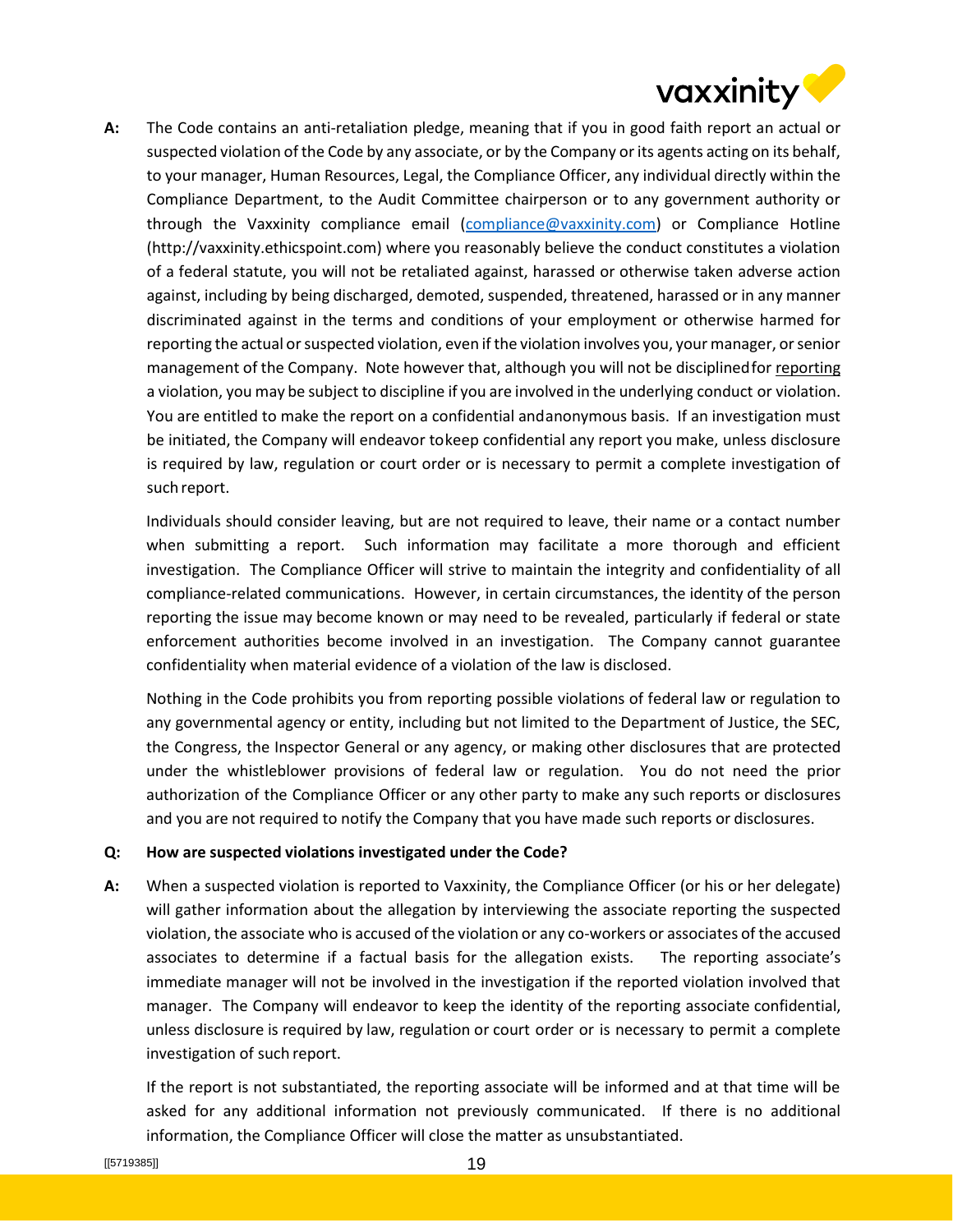

If the allegation is substantiated, the Compliance Officer and the Company's Compliance Committee will make a judgment as to the degree of severity of the violation and the appropriate response. In more severe cases, the Compliance Officer will refer the matter to the Board. The Board's decision as to disciplinary and corrective action will be final. In the case of less severe violations, the Compliance Officer may refer the violation to the individual's manager for appropriate disciplinary action.

The Compliance Officer shall provide a summary of all matters considered under the Code to the Board or a committee thereof at each regular meeting thereof, or sooner if warranted.

## **Q: Do I have to participate in any investigation under the Code?**

**A:** Your full cooperation with any pending investigation under the Code is a condition of your continued employment or other relationship with the Company. The refusal to cooperate fully with any investigation is a violation of the Code and grounds for discipline, up to and including termination.

#### **Q: What are the consequences of violating the Code?**

**A:** As explained above, associates who violate the Code may be subject to discipline, up to and including termination of employment or other relationship with the Company or, potentially, legal action. Associates who violate the Code may simultaneously violate federal, state, local or foreign laws, regulations or policies. Such associatesmay be subject to prosecution, imprisonment and fines, and may be required to make reimbursement to the Company, the government or any other person for losses resulting from the violation. They may be subject to punitive or treble damages depending on the severity of the violation and applicable law.

#### **Q: What if I have questions under the Code or want to obtain a waiver under any provision of the Code?**

**A:** The Compliance Officer can help answer questions you may have under the Code. In addition, the Code provides information on how you may obtain a waiver from the Code. Waivers will be granted only in very limited circumstances. You should never pursue a course of action that is unclear under the Code without first consulting the Compliance Officer and, if necessary, obtaining a waiver from the Code.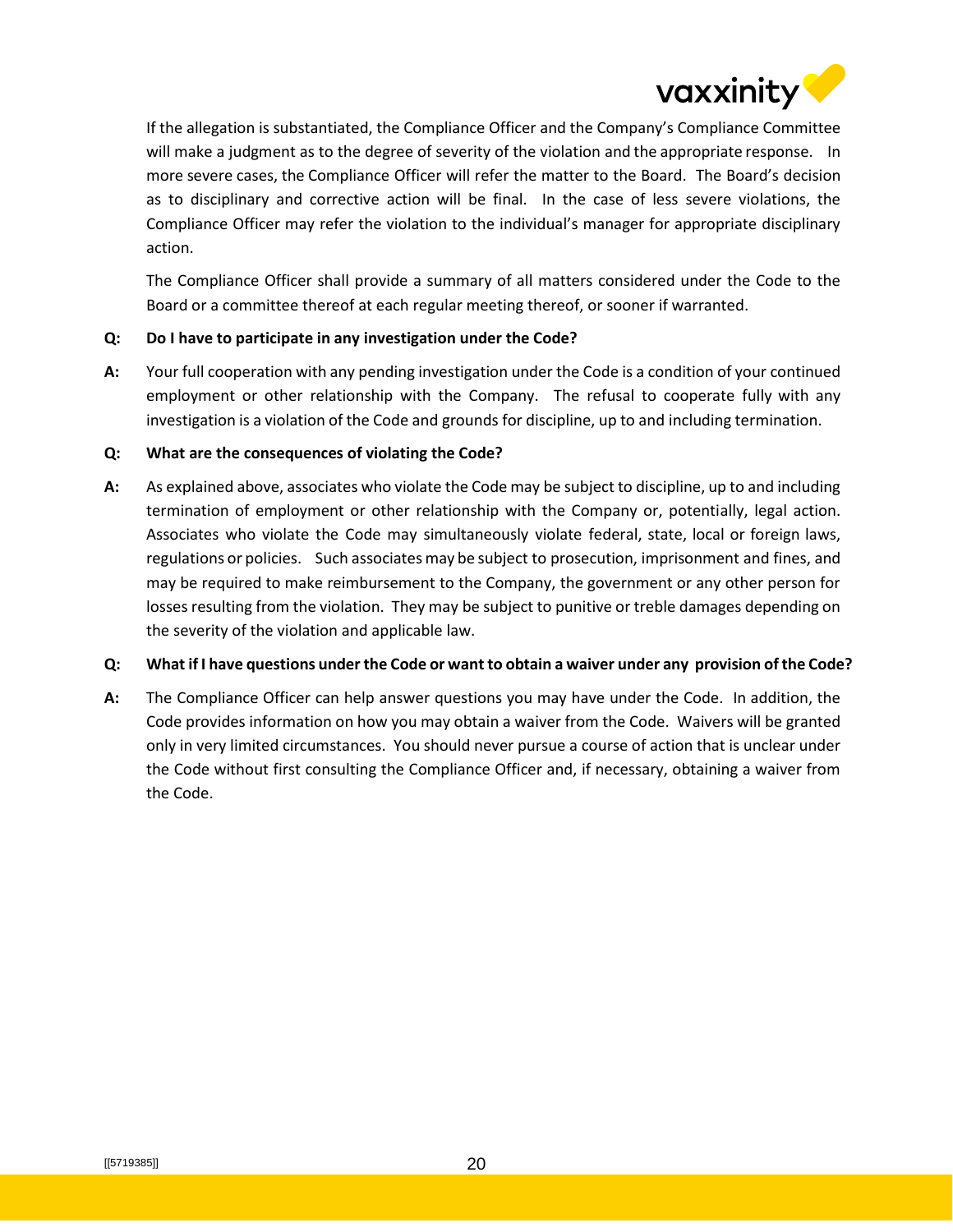

#### <span id="page-20-0"></span>**XVI. Appendix A-1, Associate's Agreement to Comply**

I have read the Vaxxinity, Inc. Code of Conduct and Ethics (the "Code"). I have obtained an interpretation of any provision about which I had a question. I agree to abide by the provisions of the Code. Based on my review, I acknowledge that:

> To the best of my knowledge, I am not in violation of, or aware of any violation by others of, any provision contained in the Code;

> > OR

I have made a full disclosure on the reverse side of this acknowledgement of the facts regarding any possible violation of the provisions set forth in the Code, or separately reported any possible violation as outlined in the Code.

In addition, I understand that I am required to report any violation or suspected violation of the Code and that I may make such reports on a fully anonymous basis through the mechanisms described in this Code. I understand that I am required to cooperate fully with the Company in connection with the investigation of any suspected violation. I understand that my failure to comply with the Code or its procedures may result in disciplinary action, up to and including termination of employment or other relationship with the Company or, potentially, legalaction.

Name (Please print):

\_\_\_\_\_\_\_\_\_\_\_\_\_\_\_\_\_\_\_\_\_\_\_\_\_\_\_\_\_\_\_\_\_\_\_\_\_\_\_\_

By: \_\_\_\_\_\_\_\_\_\_\_\_\_\_\_\_\_\_\_\_\_\_\_\_\_\_\_\_\_\_\_\_\_\_\_\_\_\_\_\_ Date:

Signature